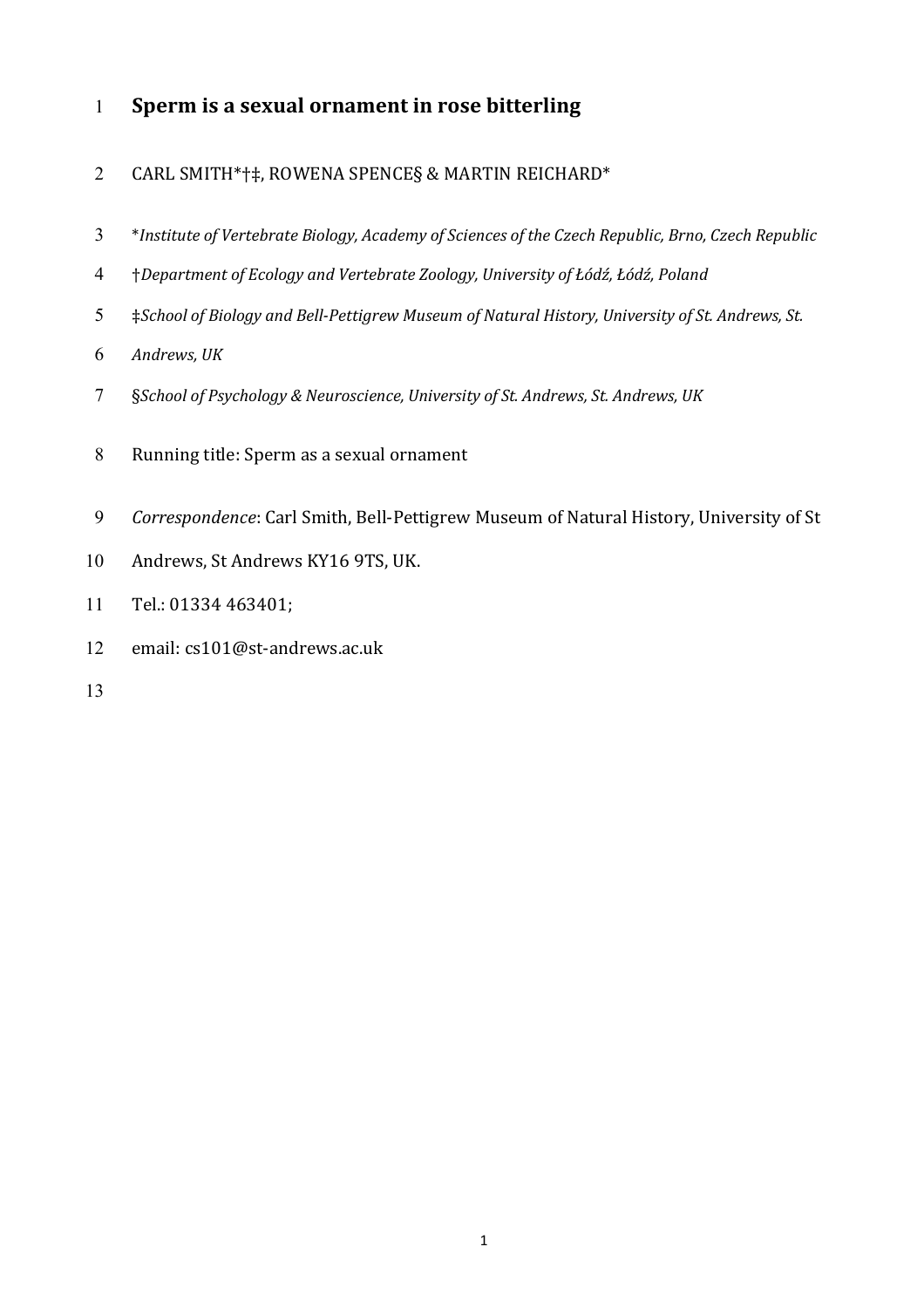#### 14 **Abstract**

15 In many taxa, odour cues mediate mating decisions. A key question is what these odours 16 comprise, where they are produced, and what they signal. Using rose bitterling, fish that 17 spawn in the gills of freshwater mussels, we investigated the role of sperm cues on female 18 oviposition decisions using individuals of known MHC genotype. Male bitterling 19 frequently released sperm prior to female oviposition and females responded with an 20 increased probability of oviposition and released a greater number of eggs, particularly if 21 males had a dissimilar MHC genotype. These mating preferences by females were shown 22 to be adaptive, with MHC dissimilarity of males and females correlated positively with 23 embryo survival. These results support a role for indirect benefits to rose bitterling mate 24 choice and we propose that sperm acts as a releaser pheromone in bitterling, functioning  $25$  as a sexual ornament signalling male quality as a mate.

26 *Keywords:* ejaculate; mate choice; pheromone; sexual selection; spermatozoa.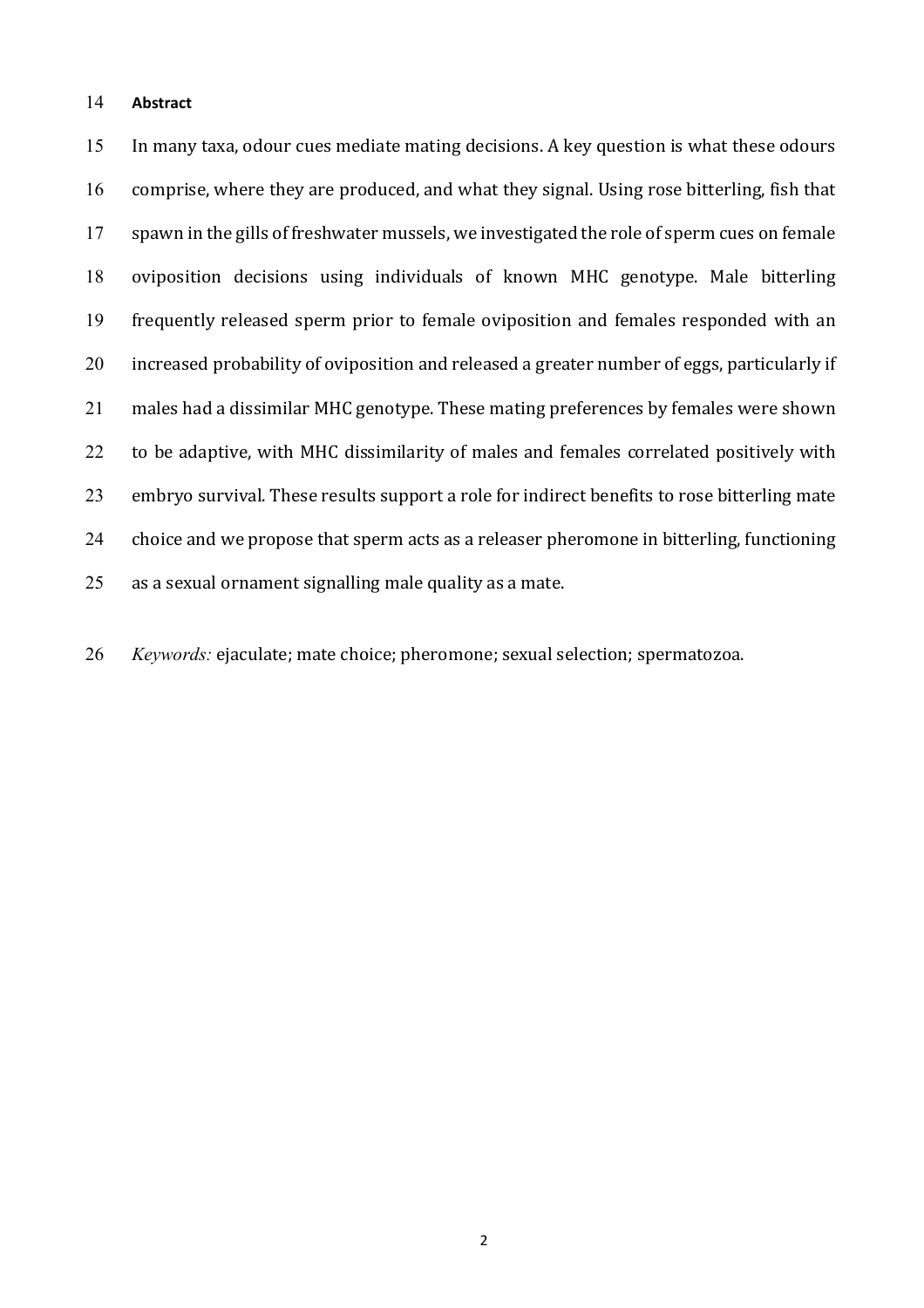#### 27 **Introduction**

28 Many taxa use chemical signals as components of communication in the context of mating, 29 functioning as attractants to the opposite sex, signalling an individual's dominance, health 30 status, mating status, receptivity, genetic 'quality' and parasite burden (Penn & Potts, 31 1998; Wyatt, 2003). In fish, olfactory signals are involved in a wide range of functions, 32 such as antipredator responses, migration, kin recognition, and mating decisions 33 (Milinski, 2014; Wootton & Smith, 2015). Pheromones, which are chemical signals that 34 have evolved to elicit a specific reaction in a conspecific, play a key role in the courtship 35 and mating behaviour of fishes (Liley, 1982; Stacey *et al.*, 2003), though many aspects of 36 olfactory signalling in fishes, including signalling behaviour and signal structure, are 37 poorly understood (Rosenthal & Lobel, 2006).

38 While terrestrial animals typically release pheromones from specialised exocrine 39 glands onto a substrate and rely on airborne diffusion transmission to disseminate odour, 40 fish release odour cues directly into water where the rate of transmission is substantially 41 slower than in air. Thus, while terrestrial pheromones tend to belong to a limited family 42 of volatile chemicals, those of fish typically comprise a wide range of unspecialised water-43 soluble compounds (Stacey *et al.*, 1986). A result is the evolution of highly flexible 44 chemical communication systems in fish with a diverse range of chemicals potentially 45 serving as pheromones, either priming physiological responses in conspecifics, or acting 46 as releasers, inducing intrinsic adaptive responses (Stacey *et al.*, 1986; Sorenson, 2015).

47 One mechanism by which odour cues may mediate mating preferences in 48 vertebrates is through the influence of an individual's major histocompatibility complex 49 (MHC) genotype. The MHC is a family of highly polymorphic genes that play a key role in 50 resistance to infectious disease in vertebrates. MHC genes encode a set of trans-51 membrane proteins that function in distinguishing between self and non-self antigen, 52 presenting foreign peptides to immune-surveillance cells, such as T lymphocytes.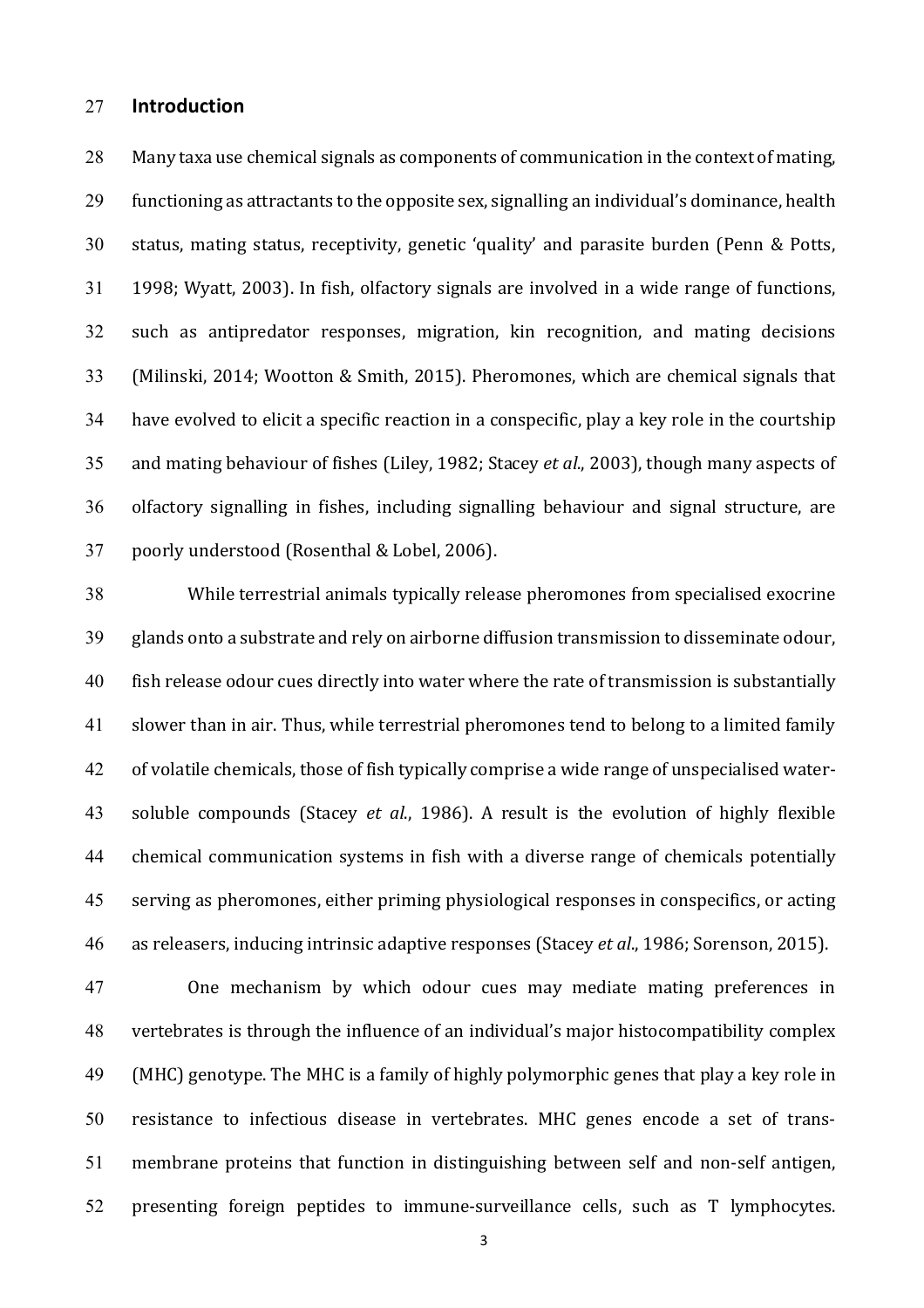53 Individuals with a wide range of antigen-binding molecules are able to recognize and 54 eradicate a wider range of pathogens and tend to have a fitness advantage over 55 individuals with a more limited MHC profile (Doherty & Zinkernagel, 1975; Penn & Potts, 56 1998; Boehm & Zufall, 2006). It has also been demonstrated that an optimal rather than 57 maximal individual MHC diversity can confer enhanced resistance to pathogens through 58 negative T-cell selection during thymic development (Nowak *et al.*, 1992; Kalbe *et al.*, 59 2009). Because MHC-dissimilar parents are more likely to produce offspring with a 60 diverse MHC genotype, MHC genes have received attention as possible targets of sexual 61 selection through mate choice (Firman *et al*., 2017). 

62 An assumption is that MHC polymorphism generates a specific odour signature, 63 which is perceived by the olfactory system of a potential mate and results in mating if the 64 odour cues indicate MHC compatibility (Penn & Potts, 1998; Milinski *et al.*, 2005) or new 65 or rare MHC alleles that have a selective advantage through frequency-dependent 66 selection (Van Valen 1973; Hamilton 1980). A key question is what these odour signatures 67 comprise and where they reside. Urine and body odour have been implicated as the 68 primary source of compounds linked to mate choice and individual recognition in 69 terrestrial vertebrates (Santos *et al*., 2016; Leclaire *et al*., 2017; Ferkin, 2018), but given 70 the flexible chemical communication systems in fish, other sources of MHC-specific 71 odours may operate.

72 We investigated the role of odour cues in the mate choice decisions of a fish, the 73 rose bitterling, *Rhodeus ocellatus* (Kner, 1866). Rose bitterling, in common with all other 74 bitterling fishes, lay their eggs in the gills of living freshwater mussels. Males release 75 sperm over a mussel, and after fertilisation, the eggs complete development inside the 76 mussel gill, which typically lasts 3-4 weeks (Smith *et al.*, 2004). Female bitterling are 77 choosy over which mussels they will use for oviposition. Decision-making is primarily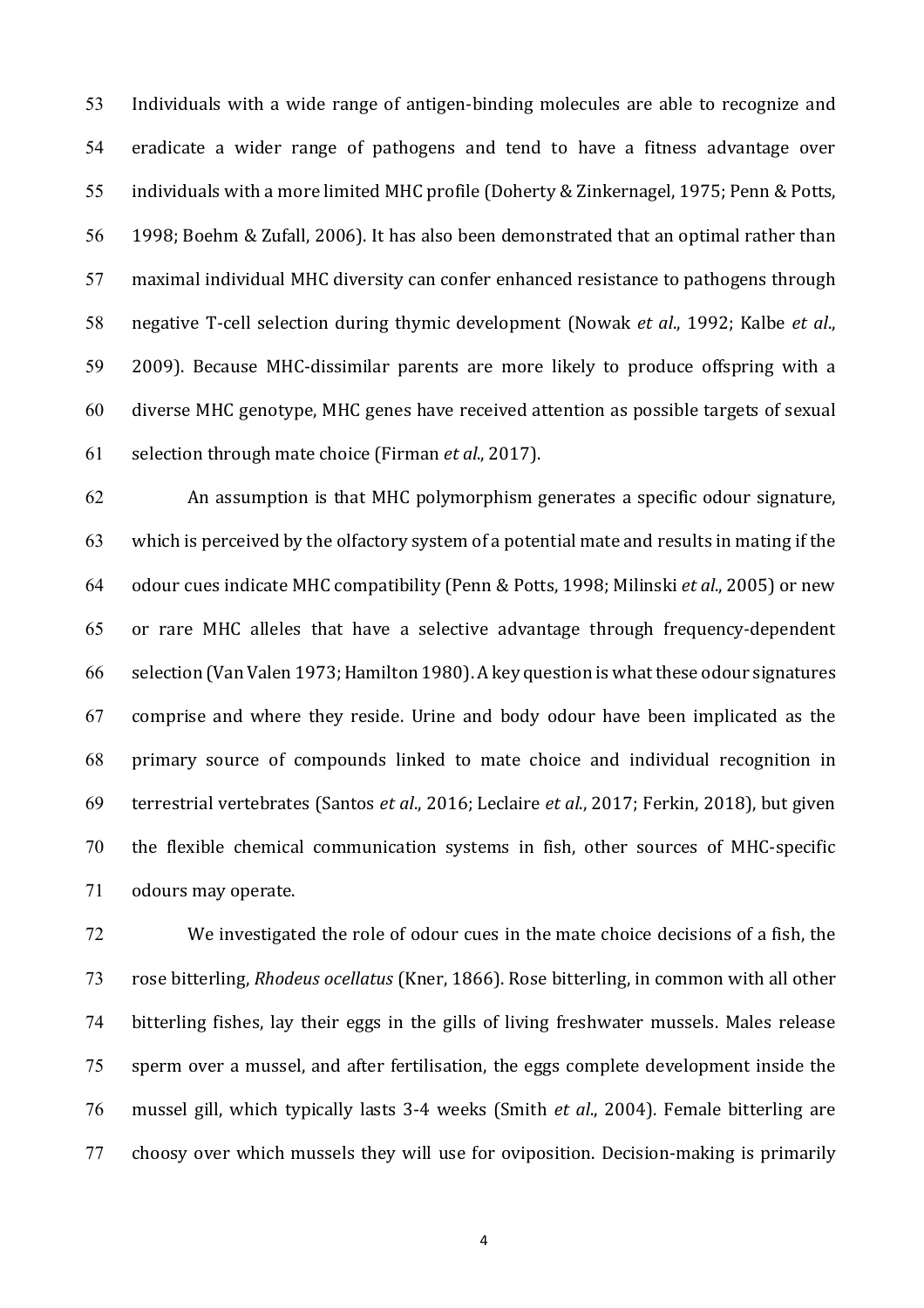78 based on olfactory cues in the exhalant flow from a mussel's gill and include mussel odour 79 and dissolved oxygen concentration (Phillips *et al.*, 2017).

80 Mate choice by female *R. ocellatus* is at least partly based on genetic compatibility. 81 Female mate preferences are strong, but incongruent among individual females, and 82 positively correlated with offspring survival and growth rate (Agbali *et al.*, 2010). There 83 is good evidence that male and female MHC dissimilarity affect offspring fitness, and 84 female mate preferences correlate with MHC similarity, with females depositing more 85 eggs with MHC-dissimilar mates (Reichard *et al.*, 2012). However, how female bitterling 86 recognise MHC compatibility in potential mates is not known.

87 Male bitterling guard mussels and attempt to lead females to mussels in their 88 territory to spawn (Smith *et al.*, 2004). Male bitterling perform regular pre-oviposition 89 ejaculations over mussels in their territory and there appears to be an association 90 between the likelihood of a female spawning in a mussel and the frequency of pre-91 oviposition ejaculations in bitterling (Smith & Reichard, 2013; Smith *et al.*, 2014), though 92 this has yet to be formally tested. If the case, an implication is that pre-oviposition 93 ejaculation may provide females with odour cues regarding the likelihood of fertilisation 94 of her eggs and, alternatively or additionally, on mate compatibility.

95 We tested the role of sperm cues on female oviposition decisions in *R. ocellatus* 96 with an experimental approach using fish of known MHC genotype. We conducted three 97 experiments. The first was to identify the role of sperm on female oviposition decisions 98 (response to sperm cues), with the prediction that sperm release by males prior to 99 oviposition influenced female reproductive investment. In the second experiment, the aim 100 was to test the role of male genetic compatibility in female mating decisions and 101 understand the way that sperm release mediated female spawning decisions (response 102 to MHC compatibility). Here the prediction was that sperm carried cues that females used 103 to measure male mate compatibility, with the predicted outcome that females would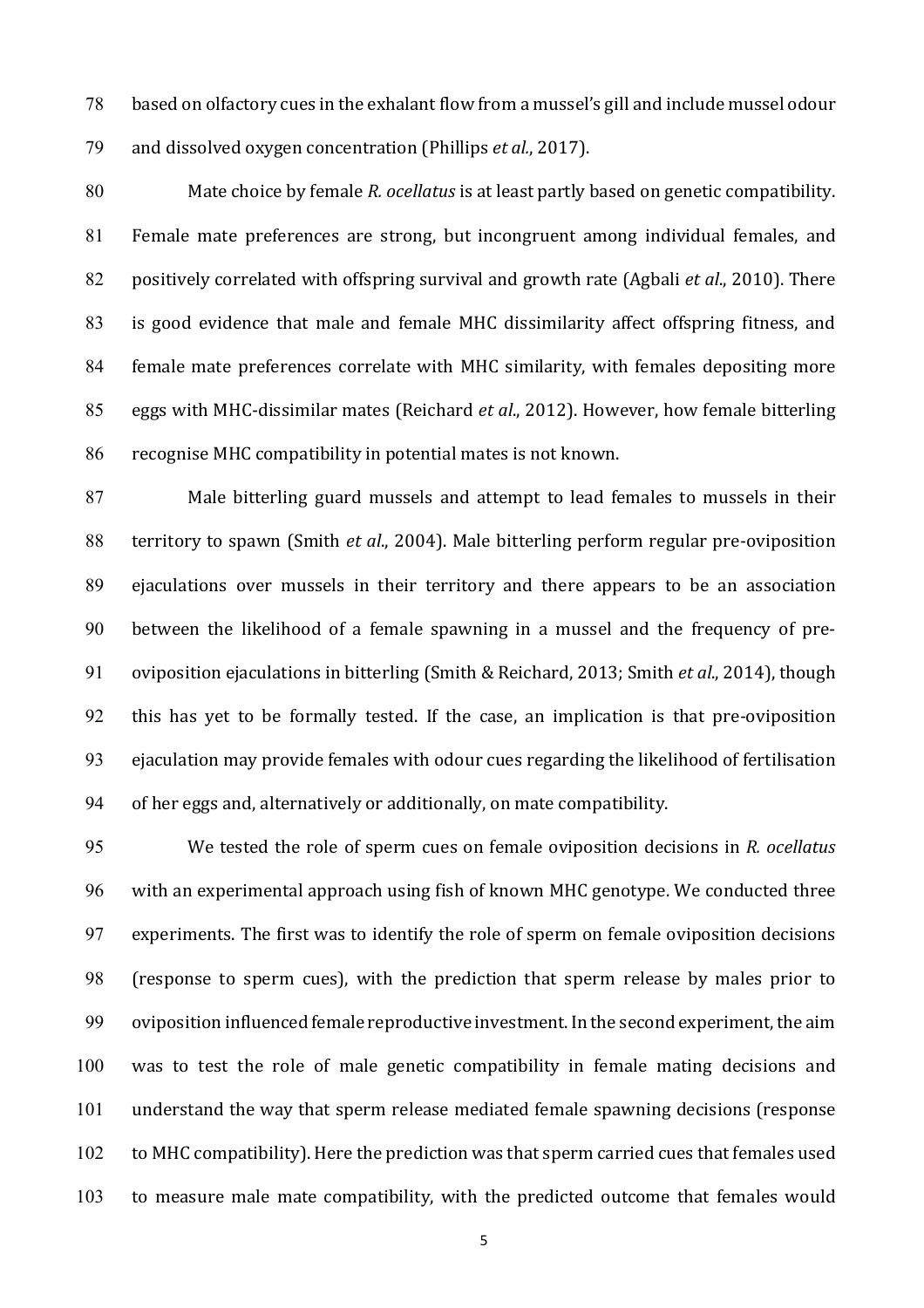104 prefer MHC dissimilar males and that mating decisions were associated with ejaculation 105 frequency. In this experiment we additionally examined whether females responded to a 106 single male or groups of three, with either similar or dissimilar MHC genotypes. The aim  $107$  in performing this comparison was to examine whether MHC genotype, or genome-wide 108 variability in the case of groups of three males, contributed to female mating decisions. 109 The prediction in this case was that if only MHC genotype influenced female mating 110 decisions, there would be no difference in female response between single males and 111 groups of three, but that cues associated with genome wide variability would result in a 112 preference for three males. Finally, we examined whether MHC genotype influenced egg 113 survival (embryo survival), with the prediction that pairings between males and females 114 with dissimilar MHC genotypes would result in greater offspring developmental success.

115

#### 116 **Materials and methods**

#### 117 Experiment 1: Response to sperm cues

118 Rose bitterling used in the experiment were the second generation of a large outbred 119 population of *R. ocellatus* originally imported from the River Yangtze basin, China. A 120 sexually mature male was selected from a stock aquarium and housed in an experimental 121 aquarium measuring 250 (length) x 400 (width) x 300 (depth) mm with a single *Unio* 122 *pictorum* mussel in a 57-mm diameter ceramic flower pot and left alone overnight to 123 establish a territory. A length of 3-mm diameter silicon tubing was suspended directly 124 over the inhalant siphon of the mussel, 50 mm from the mussel inhalant siphon and  $125$  connected to a 20-ml plastic syringe. On the following day, a female with ovulated eggs 126 (recognizable by extension of her ovipositor) was gently removed from a stock aquarium 127 and transferred to the experimental aquarium containing the male and allowed at least 128 15 min to settle. During this time, the mussel was covered with a perforated plastic cup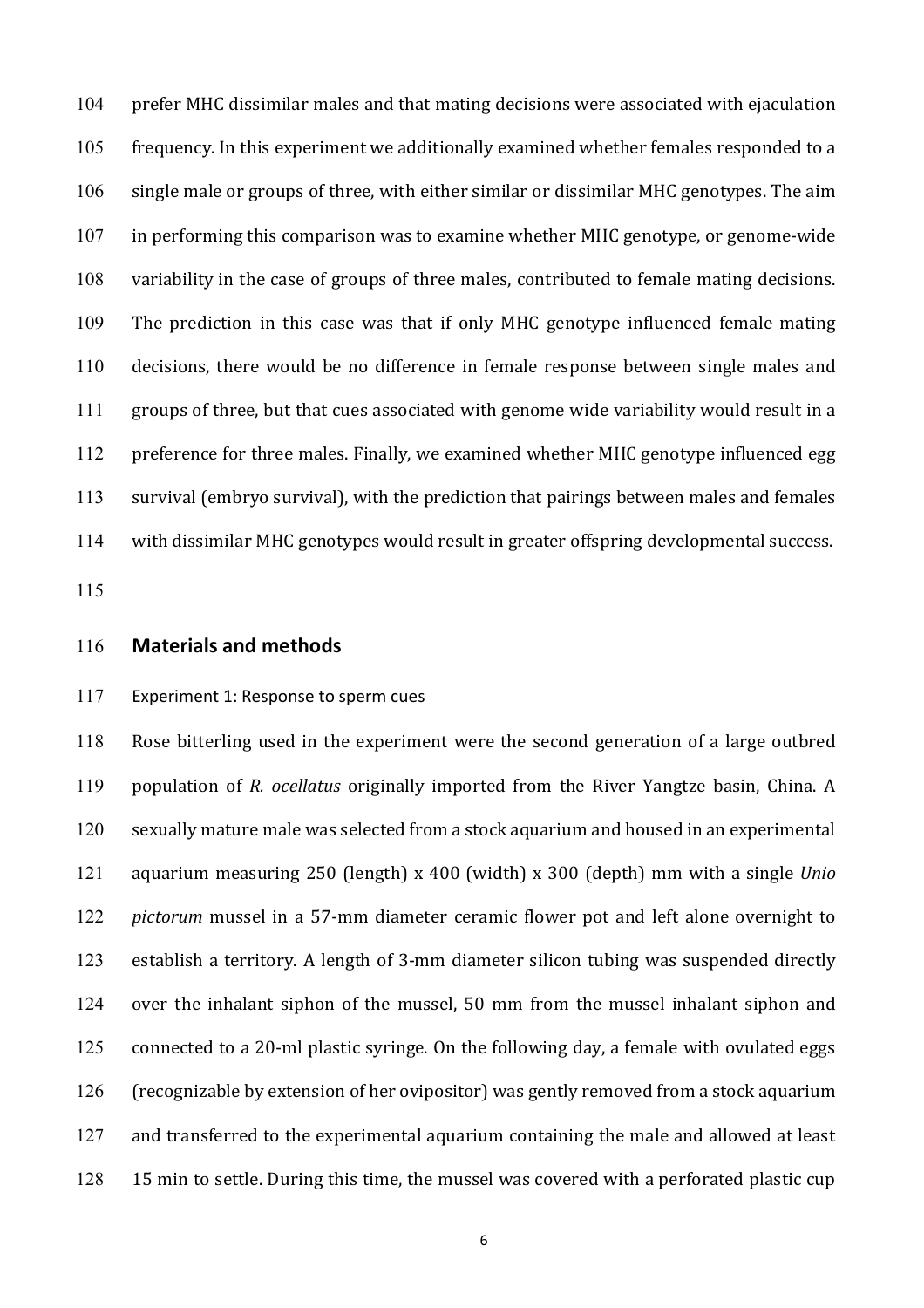129 that allowed the fish to see and smell the mussel but prevented spawning. Once the female 130 started approaching the mussel, it was uncovered, and experimental treatments imposed.

131 Each experimental pair of fish was randomly assigned to a sperm or control 132 treatment. In the case of the control treatment, a 20-ml solution of water from an 133 aquarium housing six male *R. ocellatus* was drawn into a plastic syringe, attached to the 134 silicon tubing suspended over the experimental mussel, and slowly released over the 135 inhalant siphon of the mussel. In the case of the sperm treatment, a 20-ml sperm solution 136 was released in the same way. The sperm treatment was obtained from six male *R*. 137 *ocellatus* randomly selected from stock aquaria and kept together for one day in an 138 aquarium measuring 1200 (length) x 400 (width) x 450 (depth) mm with a female in 139 spawning condition and a *U. pictorum* mussel. The mussel was covered with a perforated 140 plastic cup to allow inspection of the mussel but not spawning. On the following day 141 sperm was stripped from each male in 5 ml of water by gently pressing their abdomens. 142 A 3-ml subsample of the sperm solution from each male was combined and mixed with 2 143 ml of fresh water to make a 20-ml sperm solution. Sperm solutions were made up within 144 5 min. of each experimental test; bitterling spermatozoa remains viable for up to 14 min. 145 after ejaculation (Smith *et al.*, 2004).

146 During exposure to the mussel and imposition of treatments, fish behaviour was 147 videoed for 5 min and male and female behaviour subsequently scored. Behaviours 148 recorded were frequency of female mussel inspection (the female positions its snout close 149 to the exhalant siphon of the mussel), and male ejaculation frequency (the male skims 150 smoothly over the inhalant siphon of the mussel and releases sperm). In the case that 151 spawning occurred, the valves of the mussel were gently opened, and the number of eggs 152 deposited in the gills were counted. The mussel was subsequently covered and the pair 153 left for 1 h. After this period, the mussel was uncovered and the process repeated using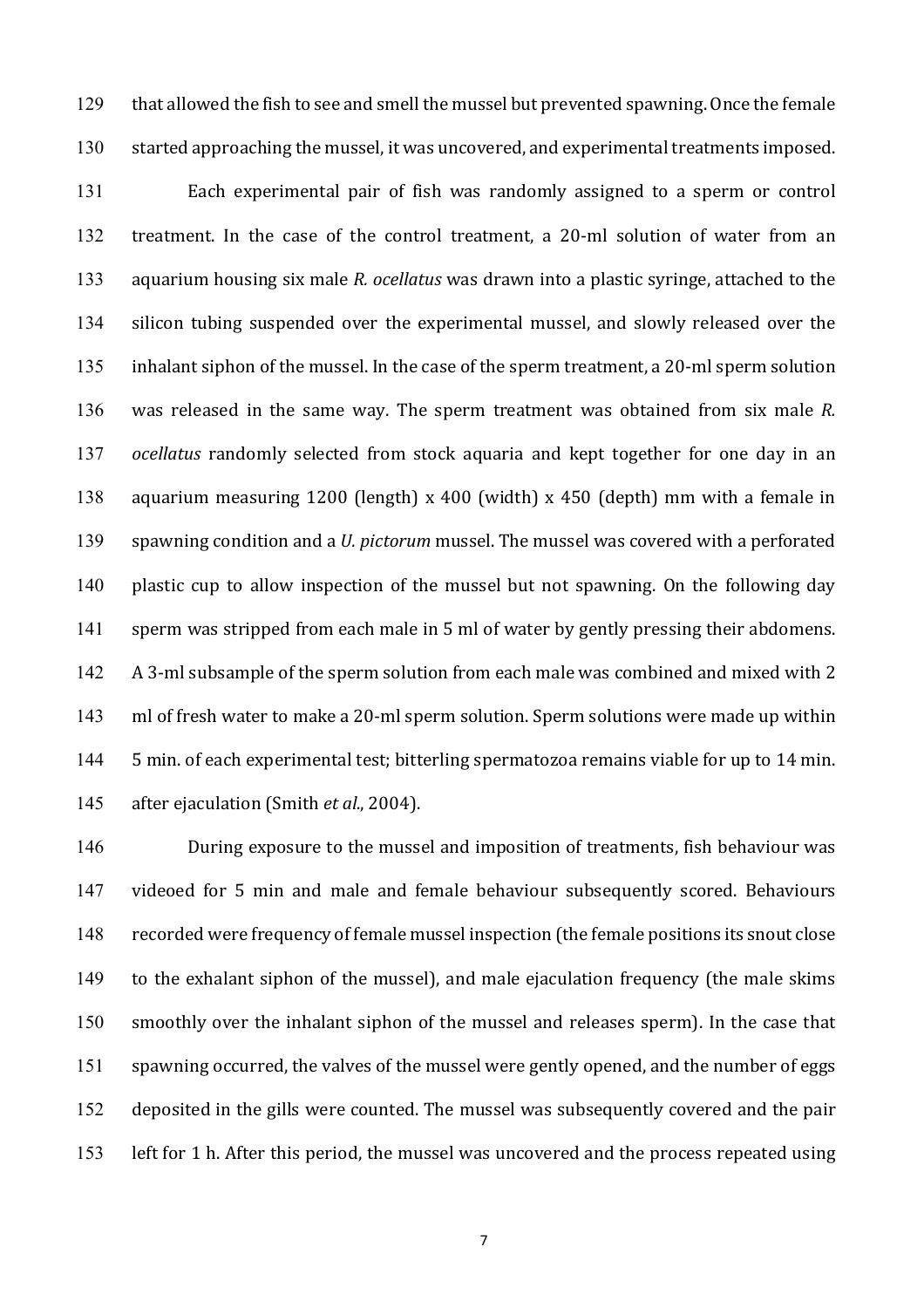154 the alternative treatment. After completion of a paired trial, fish and mussels were

155 measured and none, including sperm donor males, were used again in the experiment.

156

## 157 Experiment 2: Response to MHC compatibility

158 A total of 65 males and 28 females were haphazardly selected from stock aquaria, 159 individually marked using coloured visible implant elastomer tags (VIE, Northwest 160 Marine Technology company) and genotyped for MHC Class II, which is known to be 161 associated with mate choice in several vertebrate taxa, including the rose bitterling 162 (Agbali *et al.*, 2010; Reichard *et al.*, 2012). Individual MHC profiles were identified for each 163 male and female from DAB1 and DAB3 genes, using a fin clip (for details on genotyping 164 methods see below). Females were randomly allocated to one of four treatment groups: 165 single male MHC similar, single male MHC dissimilar, three males MHC similar, three 166 males MHC dissimilar. Males were assigned from the pool of genotyped males to a 167 treatment group based on their MHC profile and its relationship to a corresponding 168 female MHC profile. MHC similarity/dissimilarity was maximized in terms of the number 169 of DAB1 and DAB3 alleles shared between the partners, analogous to the summation 170 method of Landry *et al.* (2001) and Eizaguirre *et al.* (2009). In *R. ocellatus*, the summation 171 method provided a stronger contrast than an alternative method based on functional 172 differences (allele divergence method) and the two measures were strongly correlated 173 (Reichard *et al.*, 2012).

174 We aimed to maximize contrasts between similar and dissimilar males by 175 allocating the most similar and the most dissimilar males to particular females, given the 176 constraints of our set of genotyped fish. For the similar genotype treatment, we attempted 177 to pair partners with identical MHC genotypes and in nine replicates this was achieved 178 (F01, F02, F06, F07, F09, F11, F14, F15, F22). In five replicates, an identical match 179 between male and female MHC genotypes was not possible (F03, F10, F18, F20, F25). In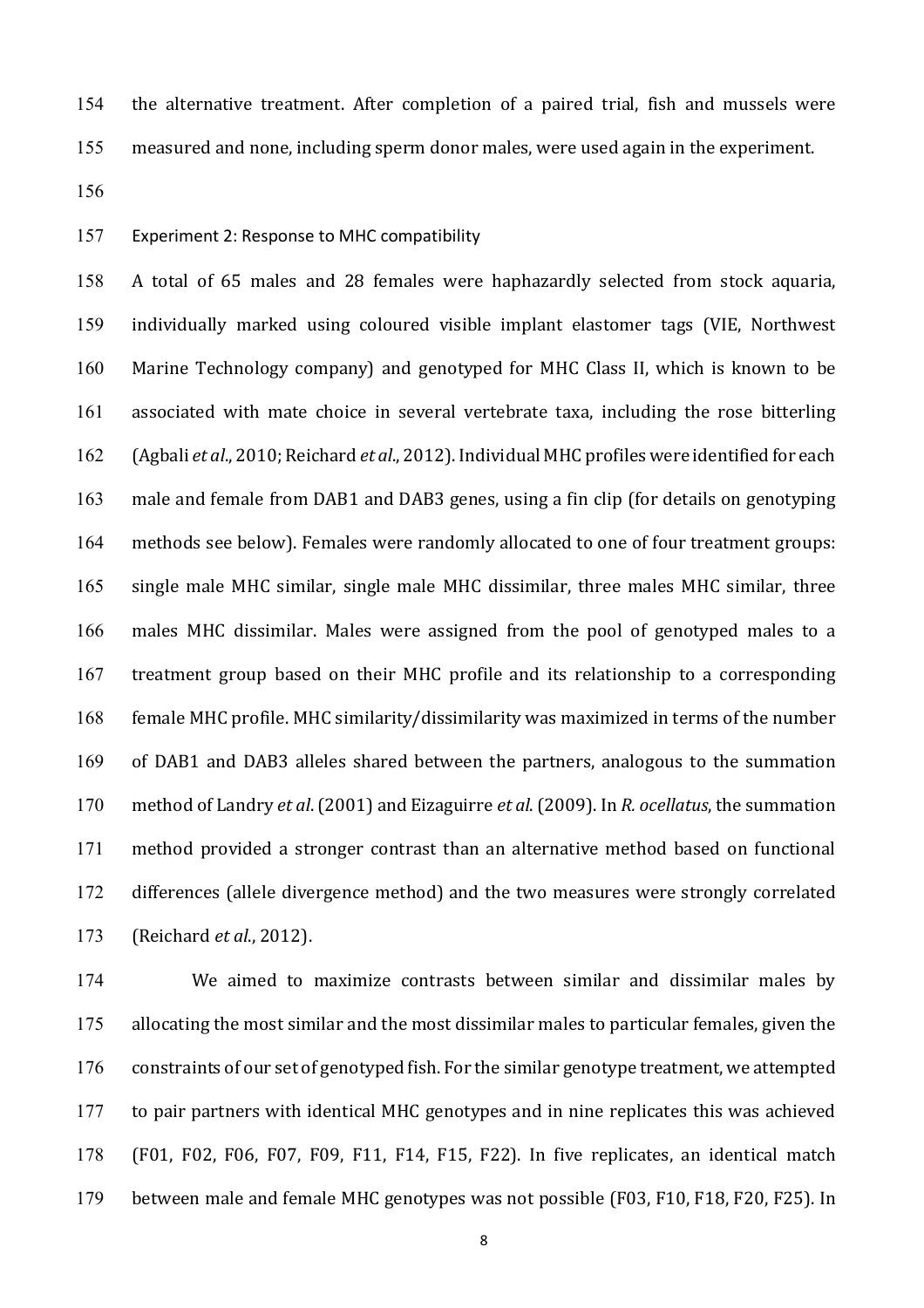180 two replicates, a female was paired with a similar male that possessed either an identical 181 DAB1 or DAB3 allele but had an additional DAB1 or DAB3 allele that was lacking in the 182 male (F10 and F25). In another replicate, the reverse was the case (F03). In two further 183 replicates a male had an additional DAB1 (F20) and DAB3 (F18) allele not found in the 184 female. These deviations from an identical match between females and males in the MHC 185 similar treatment still represented a major contrast with the dissimilar treatment, with a 186 median of 6 different DAB alleles (range 3-6) for three males and median of 2 (range 1-3) 187 different alleles for a single male (Table 1). A double-blind approach was employed for 188 MHC testing; genotyping and treatment assignment were performed in Brno (Czech 189 Republic) while behavioural tests were conducted blind to MHC similarity in St Andrews 190 (UK). Three females (F02, F16, F26) repeatedly failed to ovulate, resulting in a final 191 sample size of 25 experimental females, paired with 51 males (Table S1).

192 Experimental fish were housed in single sex groups in ten 60 L aquaria containing 193 a sand substrate and artificial plants. Mean  $(\pm$  s.e.) water temperature was 23.1 ( $\pm$  1.3) °C. 194 Lighting was maintained on a 12: 12 h light: dark cycle. Fish were fed once daily with a 195 mixture of frozen bloodworm and flake food. Female reproductive status was monitored 196 each morning and those with ovulated eggs were gently transferred to a separate 197 experimental aquarium measuring 600 (length) x 300 (width) x 300 (depth) mm. The 198 single or group of three males assigned to the female were also caught from their 199 respective holding aquaria and released in the experimental aquarium. Experimental 200 aquaria had a layer of sand as a substrate and a single *U. pictorum* mussel in a ceramic 201 flower pot for spawning. The fish were left in the aquarium for at least 1 hour to settle 202 with the mussel covered, after which it was uncovered. Once courtship and spawning 203 behaviour started, the behaviour of the fish was recorded for 10 min. Behaviours 204 recorded were male ejaculation frequency and courtship frequency (male undulates body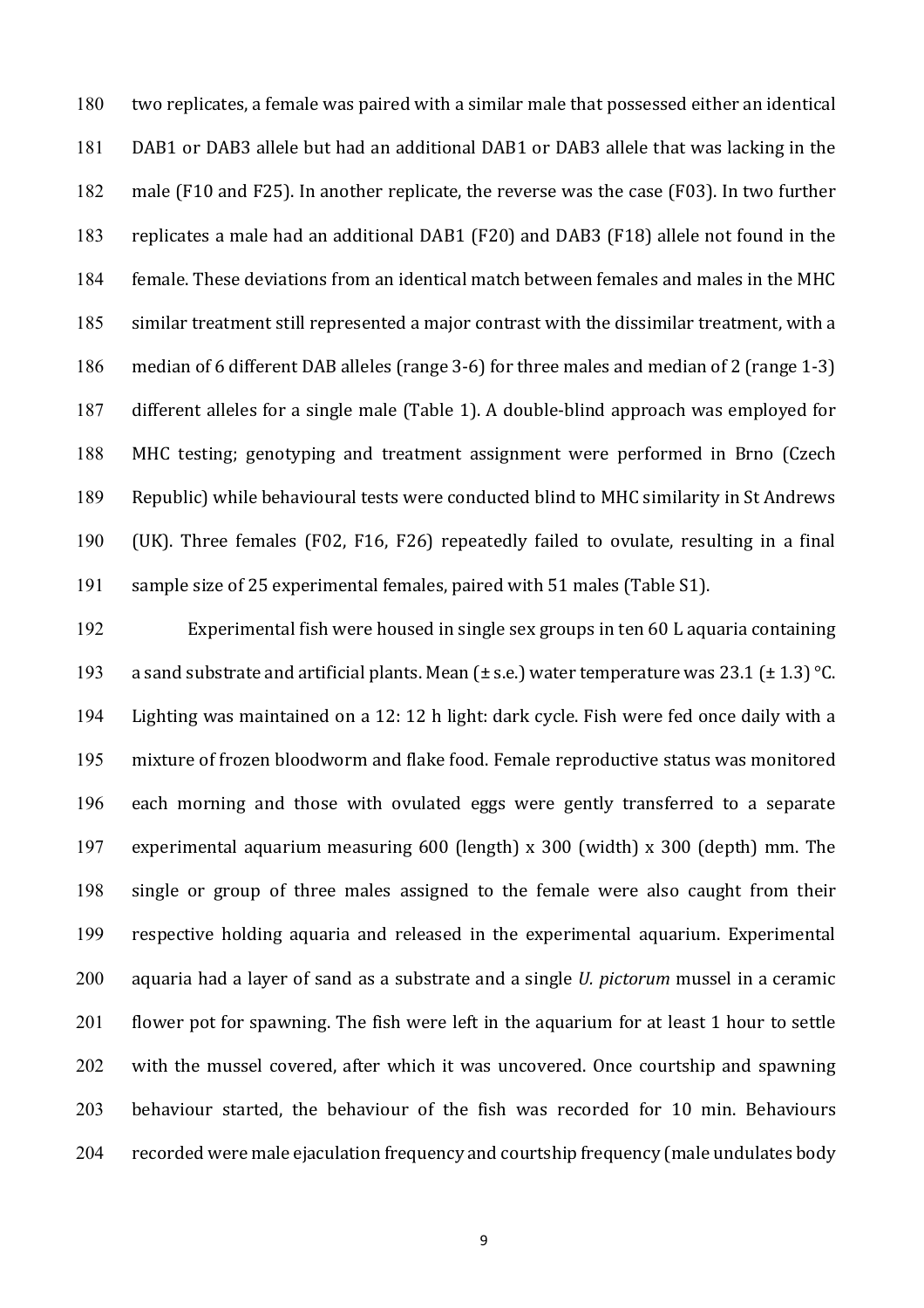205 at high frequency and low amplitude and swims towards the mussel, Smith *et al.* 2004) 206 and female oviposition.

207

208 Experiment 3: Embryo survival

209 The survival of embryos fathered by males with MHC similar and dissimilar genotypes 210 was measured using fertilised eggs from Experiment 2. Thus, 1 h after the completion of 211 each replicate in Experiment 2, the fish and mussel were removed and measured. The 212 valves of the mussel were gently opened, and the number of eggs laid in the mussel gill  $213$  were counted. The remaining ovulated eggs were stripped from the female by gently 214 pressing her abdomen and placed in aquarium water in a 70-mm diameter Petri dish. 215 Sperm was stripped from the paired male, in the cases where females were exposed to 216 three males the sperm from just one randomly selected male was collected. Egg 217 fertilisation followed an established protocol described in Agbali *et al.* (2010). Embryos 218 were scored for development to the neurula stage (Nagata & Miyabe, 1978), indicating 219 successful onset of development (Kimmel et al., 1995). Fish and mussels were not used 220 again. 

221

222 MHC analysis

223 For MHC analysis, we used the same protocol as Reichard *et al.* (2012). In brief, 224 genotyping focused on MHC Class II, known to be associated with mate choice in rose 225 bitterling. A gene encoding the MHC class II<sub>B</sub> chain of the protein (Sambrook *et al.*, 2005) 226 (named DAB) can be duplicated in cyprinids, resulting in the expression of DAB1 and 227 DAB3 genes, but there is no evidence of a further gene duplication at either DAB1 or DAB3 228 (Šimková *et al.*, 2006). We sequenced the complete (DAB1) or partial (DAB3) exon 2 229 encoding the  $\beta$ 1 domain; the most polymorphic fragment of MHC Class II molecules that  $230$  are responsible for antigen binding. To minimize problems with null alleles, we used a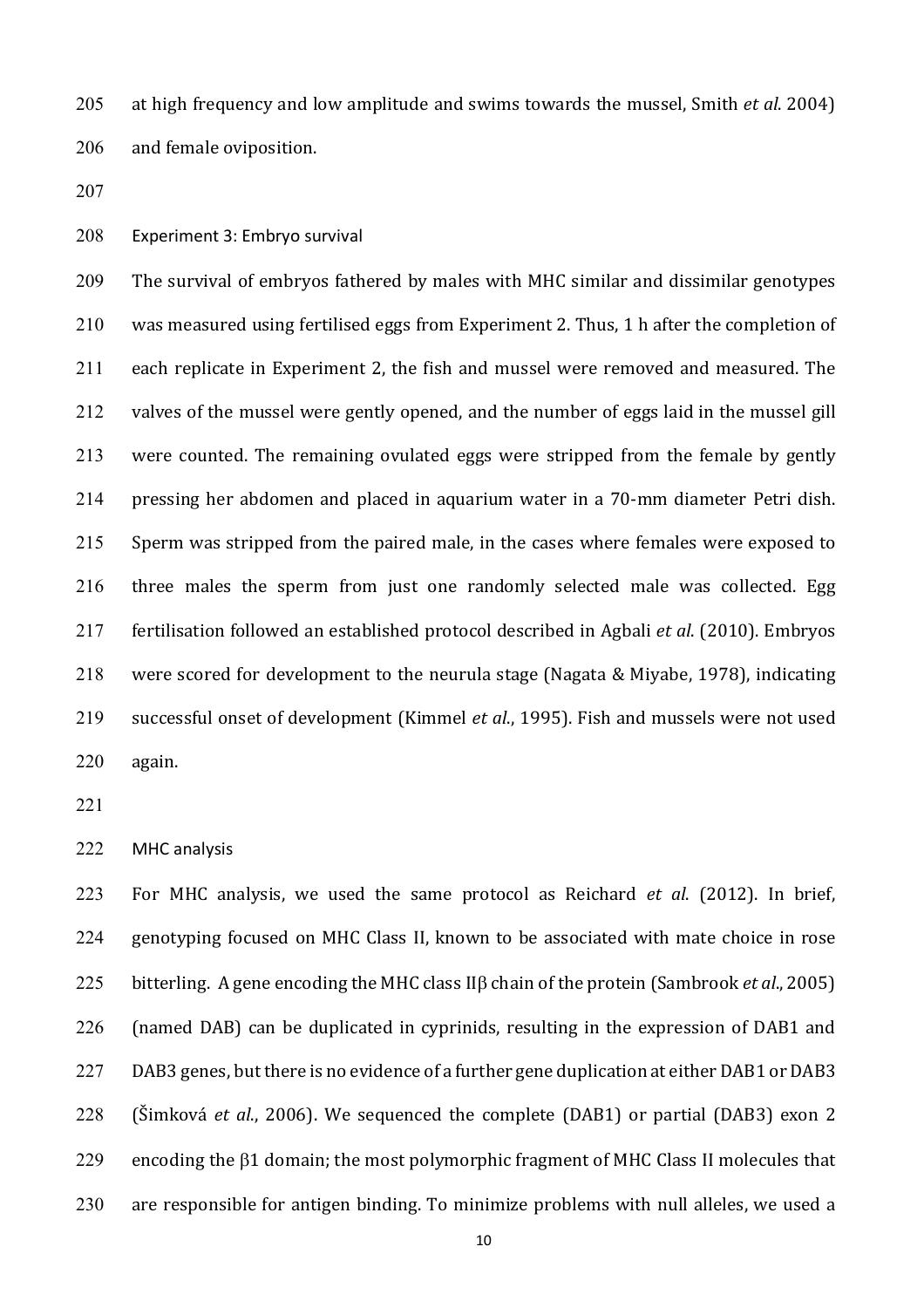231 combination of three primers located in introns and exon for DAB1 alleles (Fig. S1) and 232 two primer sets for DAB3 alleles (Fig. S2). DAB3 gene was only present in some 233 individuals. DNA sequences were translated into amino acid sequences and those were 234 used in all subsequent analyses.

235 A total of 23 DAB1 alleles (92 amino acids long, Fig. S3) and 6 DAB3 alleles (43 236 amino acids long, Fig. S4) were detected. Heterozygote deficiency was observed, 237 indicating the absence of the DAB1 and DAB3 loci on some chromosomes in our study 238 population. Heterozygote deficiency resulted from copy number variation rather than 239 resulting from the existence of null alleles; see Reichard *et al.* (2012) for full details. To 240 avoid the possibility of analysing pseudogenes, we compared the genotypes of the DAB1 241 gene from six individuals obtained from complementary DNA (cDNA) and genomic DNA 242 (gDNA) following RNA extraction from the spleen and reverse transcription. In all cases, 243 the sequences of exon 2 obtained from RNA and DNA were identical. Additionally, the 244 exon 2 sequences of all DAB alleles were aligned in SeqScape v2.5 (Applied Biosystems) 245 and examined for the presence of stop codons and/or insertions or deletions ('indels') 246 causing a shift of the reading frame. None showed these types of mutation.

247

248 Data analysis

249 Female response to the sperm treatment was modelled with a Poisson GLMM, which took 250 the form:

- 251
- 252  $Eggs_{ij} \sim Poisson(\mu_{ij})$
- 253  $E(Eggs_{ii}) = \mu_{ii}$
- 254  $log(\mu_{ij}) = \eta_{ij}$

255  $\eta_{ij} = treatment_{ij} + ejaculation_{ij} + fsl_{ij} + female_j$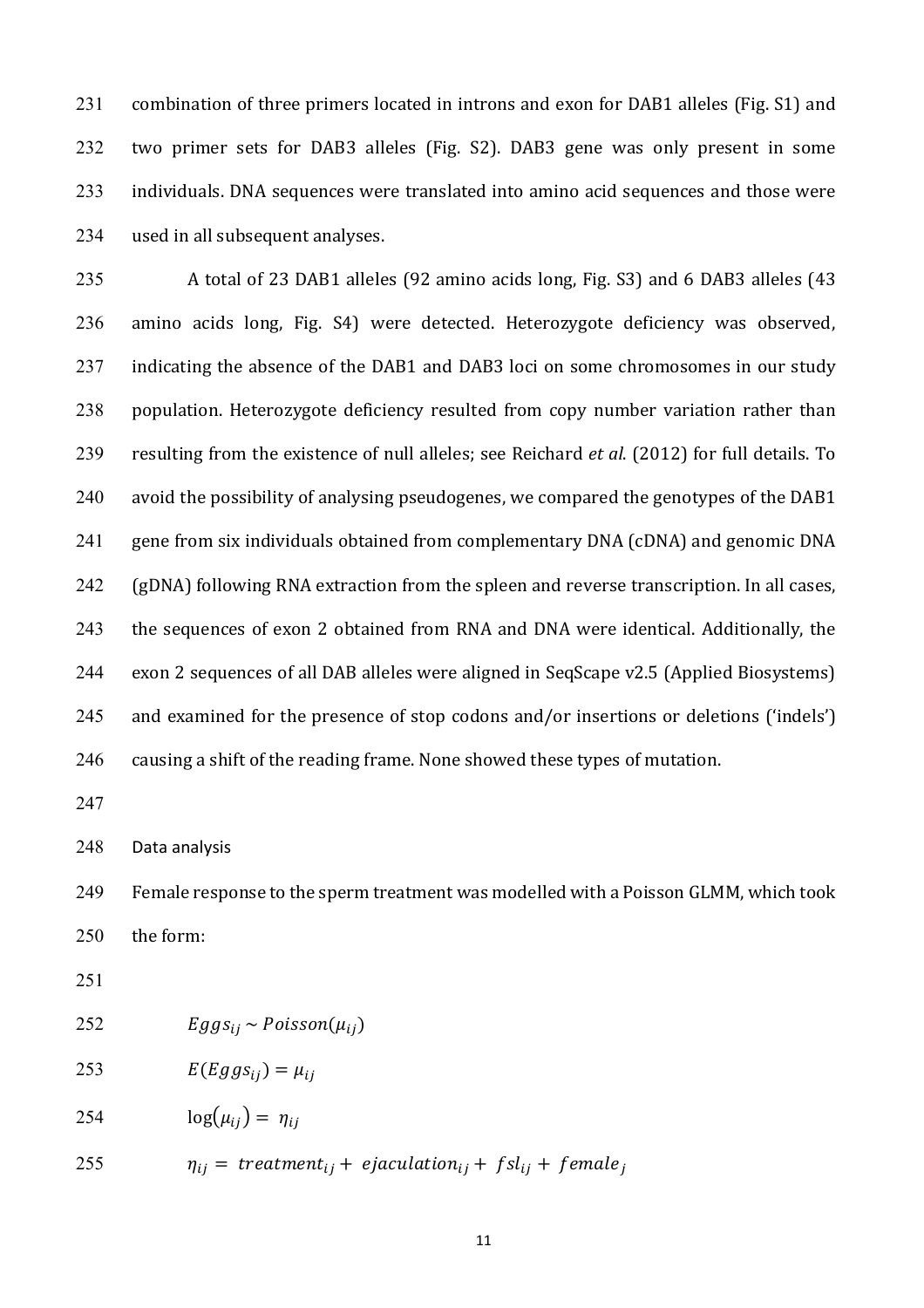$$
256 \qquad female_j \sim N(0, \sigma_{female}^2)
$$

257

258 Where the number of eggs, denoted by *Eggs<sub>ii*</sub>, spawned by female *j* was assumed to follow 259 a Poisson distribution with mean and variance  $\mu_{ij}$ . A log link function was used to model  $260$  the expected number of eggs spawned as a function of the covariates. The covariate  $261$  *treatment<sub>ij</sub>* was a categorical covariate with two levels, corresponding with experimental 262 treatment; water control or sperm solution. The model also contained a linear effect for 263 experimental male ejaculation frequency (*ejaculation<sub>ii</sub>*) and female standard length (*fsl<sub>ij</sub>*). 264 The random intercept *female<sub>i</sub>* was included to introduce a correlation structure between 265 observations for the same experimental female with variance  $\sigma^2$ , distributed normally  $266$  and equal to 0.

267 In the case of female response to MHC compatibility, because females frequently 268 failed to spawn with the males with which they were paired (44% of cases), the data 269 contained a large number of zeros. Consequently, these data were modelled with a zero-270 altered Poisson (ZAP) GLM. A ZAP (hurdle) model is partitioned into two parts, with a 271 binary process modelling zeros and positive counts, and a second process modelling only 272 positive counts using a zero-truncated model (Hilbe 2014). This modelling approach 273 permitted us to separately identify the variables that elicited spawning (binary part), and 274 number of eggs laid when spawning occurred (zero-truncated part) (Zuur *et al.*, 2009). 275 The model took the form:

276

$$
277 \tEggs_i \sim ZAP(\mu_i, \pi_i)
$$

$$
E(Eggs_i) = \frac{1-\pi_i}{1-e^{-\mu_i}} \times \mu_i
$$

279 
$$
var(Eggs_i) = \frac{1 - \pi_i}{1 - e^{-\mu_i}} \times (\mu_i + \mu_i^2) - (\frac{1 - \pi_i}{1 - e^{-\mu_i}} \times \mu_i)^2
$$

280  $logit(\pi_i) = mhc_i \times$  ejaculation,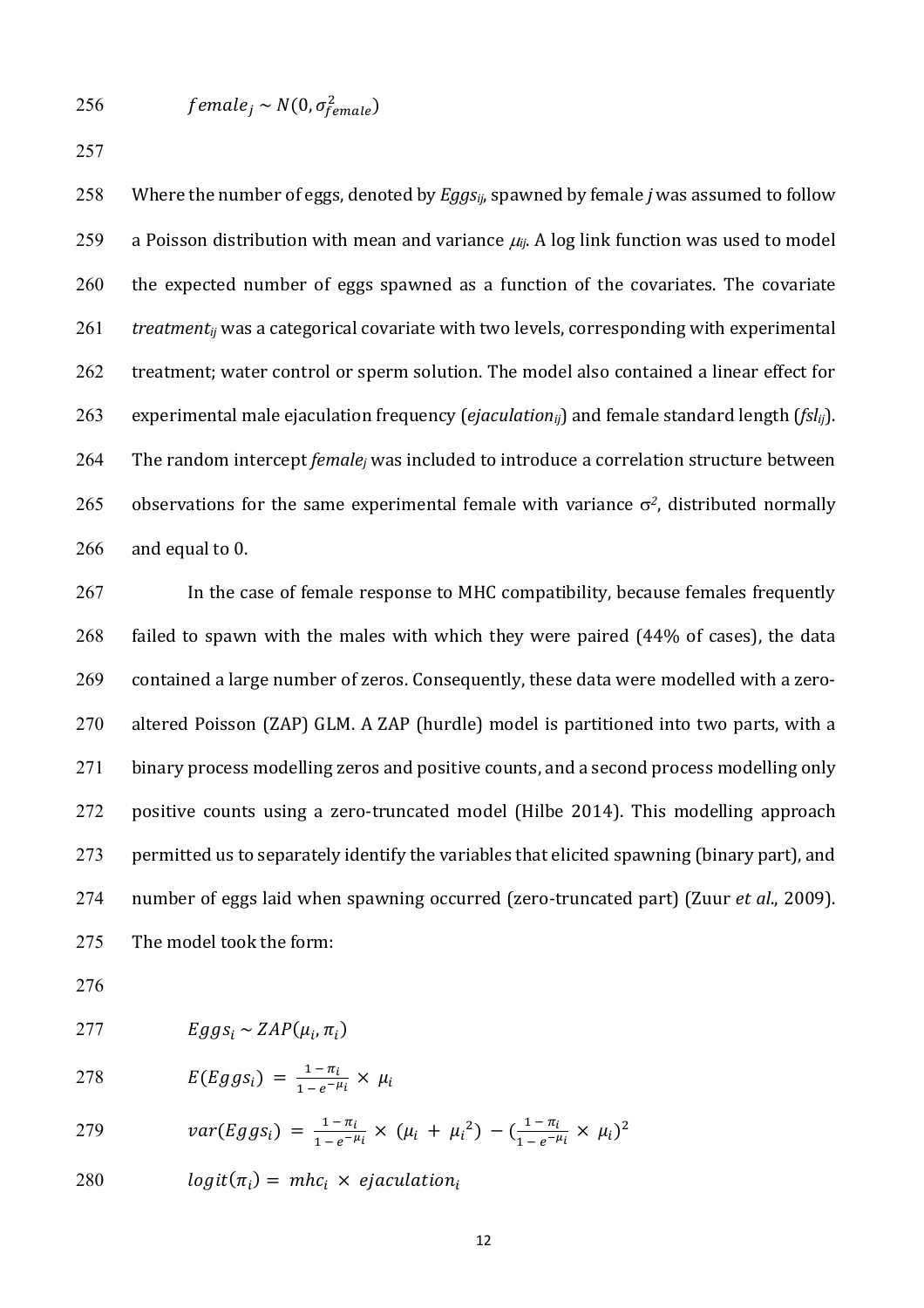281  $log(\mu_i) = males_i + courtship_i + ejaculation_i$ 

282

283 A log link function was used to model the expected number of eggs spawned as a function 284 of the covariates for the zero-truncated part of the model, and a logit function for the 285 binomial part, to ensure the fitted probability of spawning lay between 0 and 1. The 286 covariate *males<sub>i</sub>* was a categorical covariate with two levels, corresponding with females  $287$  exposed to either a single male or three males, while  $mhc_i$  was a second categorical 288 variable, corresponding with females exposure to males with a similar or dissimilar MHC 289 genotype. The model contained linear effects for experimental male ejaculation frequency 290 (*ejaculation<sub>i</sub>*) and courtship frequency (*courtship<sub>i</sub>*).

291 The best-fit ZAP model was selected based on second-order Akaike's information 292 criterion (AICc), by removing predictor variables from the full model until the model with 293 the lowest AICc value was identified. To assess model robustness, we simulated 1000 294 datasets from the best-fitting model and compared these with observed data, using the 295 procedure of Zuur & Ieno (2016) for hurdle models.

296 Embryo survival data were modelled using a binomial GLM assuming egg survival 297 for *i* replicates followed a binomial distribution with probability  $\pi$ . Thus:

298

| 299 | $Survived_i \sim Bin(\pi_i, Eggs_i)$                     |
|-----|----------------------------------------------------------|
| 300 | $E(Survivedi) = Eggsi \times \pi_i$                      |
| 301 | $var(Survivedi) = Eggsi \times \pi_i \times (1 - \pi_i)$ |
| 302 | $logit(\pi_i) = \eta_i$                                  |
| 303 | $\eta_i = mhc_i + fsl_i$                                 |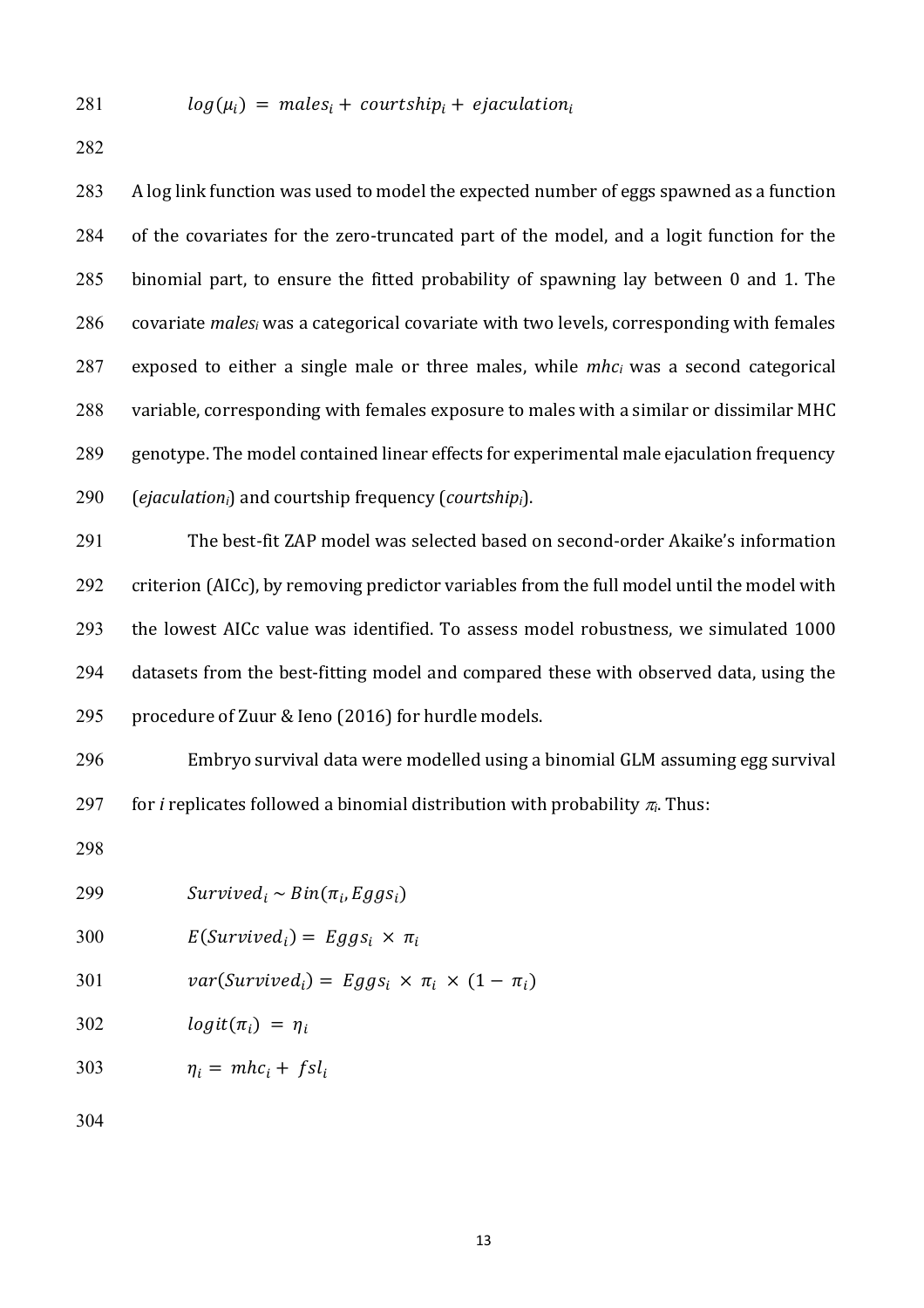305 The variable *Survived<sub>i</sub>* was the number of eggs that survived to the neurula stage and *Eggsi* 306 was the initial number of eggs incubated. The covariates  $mhc_i$  and  $fsl_i$  correspond with 307 definitions above.

308 All models were implemented using Bayesian inference with Integrated Nested 309 Laplace Approximation (INLA) (Rue *et al.*, 2009) in the R statistical environment, ver. 310 3.4.3 (R Development Core Team, 2017), with diffuse or non-informative priors put on all  $311$  parameters. The advantage of using Bayesian inference is that is provides probability 312 distributions for parameters of interest, so that probability statements about the 313 magnitude of model parameters can be made with confidence. This approach avoids 314 reliance on hypothesis testing and P-values, which are increasingly recognised as 315 unreliable statistical tools for any but the simplest models (Burnham & Anderson, 2014; 316 Nuzzo, 2014; Wasserstein & Lazar, 2016).

317

## 318 **Results**

319 Experiment 1: Response to sperm cues

320 Females spawned more eggs in the gills of mussels into which a sperm solution was 321 released than those receiving a water control, with zero falling outside the upper and 322 lower credible intervals of the posterior mean (Table 2). There was also a statistically 323 important positive effect of male ejaculation frequency on the number of eggs spawned,  $324$  though no effect of female size (Table 2; Fig. 1).

325

326 Experiment 2: Response to MHC compatibility

327 For the binomial part of the best-fitting ZAP model, the probability that females spawned

328 was greater with males with a dissimilar MHC genotype (Table 3). A greater ejaculation

329 frequency by males also increased the probability of spawning (Table 3; Fig. 2). For the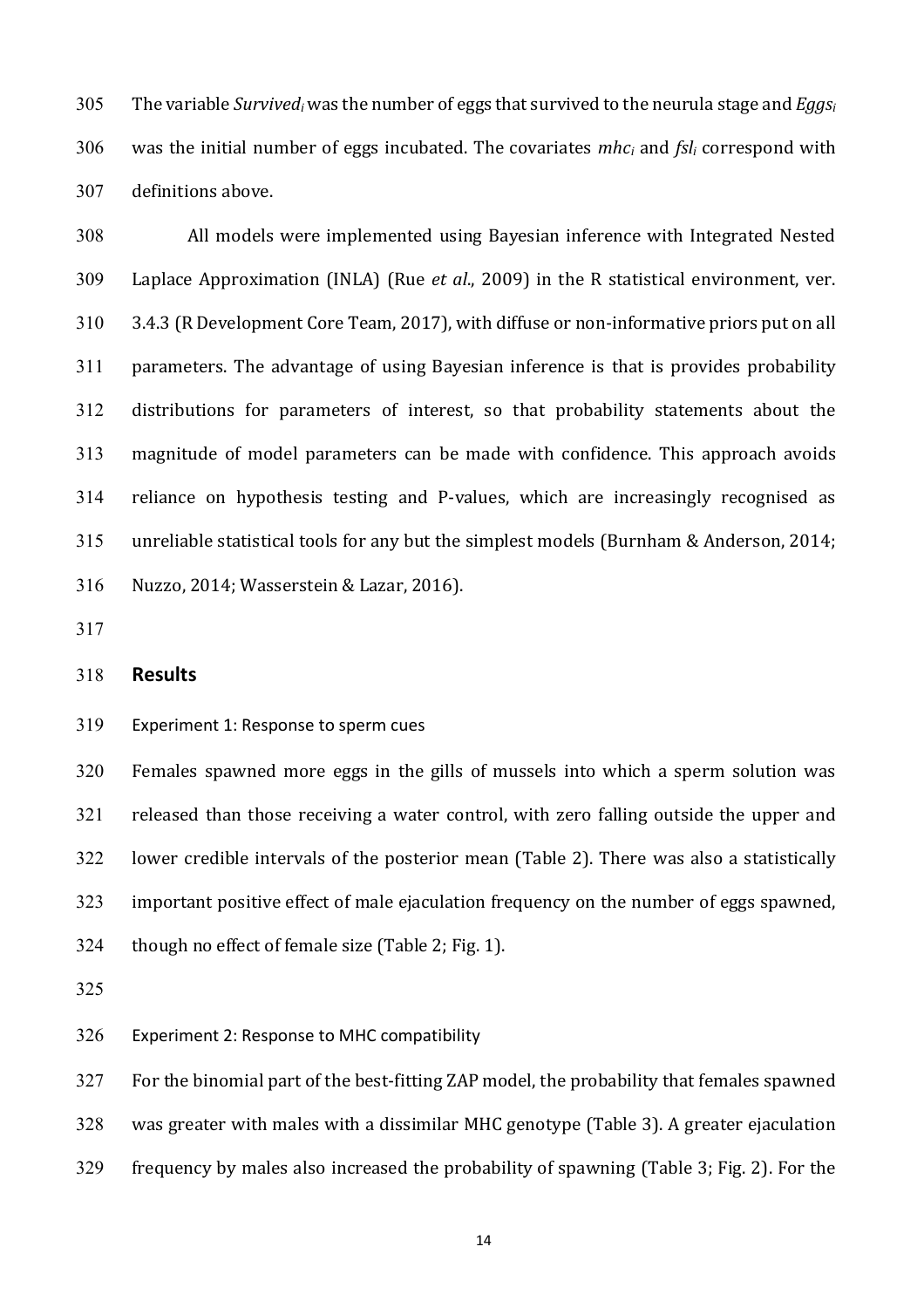330 zero-truncated part of the model, the number of eggs spawned was greater with a single 331 male than with three males. There were also statistically important positive effects of  $332$  courtship frequency and ejaculation frequency on the number of eggs spawned (Table 3; 333 Fig. 2).

334

335 Experiment 3: Embryo survival

336 The probability of embryos surviving to the neurula stage was greater for those fathered 337 by males with MHC genotypes that were dissimilar to the MHC genotype of the female.  $338$  There was also a positive relationship between embryo survival and female size (Table 4; 339 Fig. 3).

340

### 341 **Discussion**

342 Our results provide evidence that sperm release functions as a releaser pheromone in *R*. 343 *ocellatus*, driving an adaptive, innate spawning response in females. Adding a sperm 344 solution from multiple males enhanced the attractiveness of a mussel to females (Fig. 1),  $345$  while multiple ejaculations by a guardian male, particularly those with dissimilar MHC  $346$  genotypes, increased the probability of female oviposition and simultaneously amplifying  $347$  the number of eggs spawned (Table 2; Fig. 2). MHC dissimilarity also correlated with mate 348 choice, and these mate preferences were adaptive; embryo survival was greater with 349 MHC-dissimilar parents (Fig. 3). Taken together, these findings offer two conclusions. The  $350$  first is that odour cues produced by the male signal MHC compatibility and elicit spawning 351 by the female, and the presence of sperm also serves to elicit spawning, but independently 352 of MHC-related odour cues. The second, more parsimonious, conclusion is that MHC-353 related odour cues reside in the ejaculate and function as releaser pheromones that 354 females use in making adaptive oviposition decisions. In this scenario, the ejaculate has a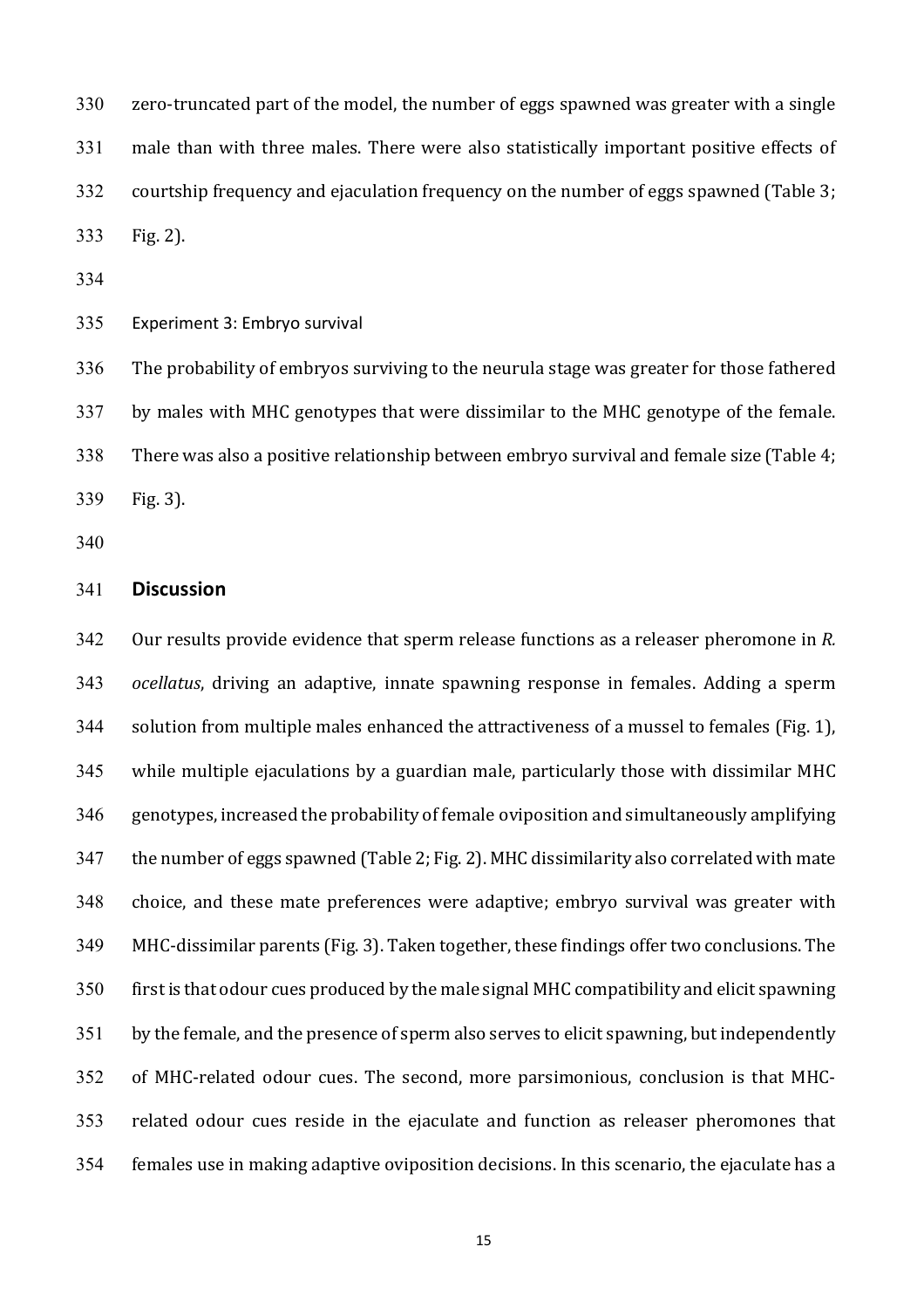$355$  dual function; as a medium for delivering spermatozoa to the egg to accomplish 356 fertilisation, and as an ornament signalling male quality as a prospective mate.

357 The proximate mechanism by which individuals judge MHC dissimilarity in mating 358 partners has been persuasively demonstrated to be through olfactory cues in a range of 359 vertebrates (Eggert *et al.*, 1998; Penn, 2002; Ziegler *et al.*, 2005), even including taxa, such 360 as birds, with relatively poorly-developed olfaction (e.g. Rymešová *et al*., 2017). The 361 functional benefits of selecting a mate with dissimilar MHC variants are recognised as 362 coming through increased MHC diversity and elevated heterozygosity in the offspring, as 363 well as from an enhanced performance accruing from specific haplotype combinations 364 (Tregenza & Wedell, 2000). However, a conceptual difficulty arises with the evolution of 365 a mate choice system based on a preference for MHC dissimilarity because it demands an 366 unusually complex set of traits, with an individual required to reference specific 367 components of their own genotype as well as those of potential mates in making mate 368 choice decisions (Puurtinen *et al.*, 2009). Elucidating the mechanisms by which genetic 369 compatibility functions in mate choice remains a significant challenge.

370 The association between female mate preference, MHC dissimilarity, and embryo 371 survival in *R. ocellatus* reinforces previous findings for a non-additive genetic basis to the 372 rose bitterling mating system (Agbali *et al.*, 2010; Reichard *et al.*, 2012). The present study 373 further provides circumstantial evidence that the proximate cue for mate choice is 374 associated with olfactory cues associated with sperm release. The chief components of 375 seminal fluid in teleost fishes are lipids, proteins, free amino acids and monosaccharides. 376 Seminal fluid also exhibits phosphatase,  $\beta$ -glucuronidase, and protease activity (Wootton 377 & Smith, 2015). An additional component of seminal fluid in some species, including 378 bitterling (Pateman-Jones *et al.*, 2011), is a sialoglycoprotein-rich fluid termed mucin, 379 which functions in slowly releasing active spermatozoa over an extended period after 380 ejaculation (Marconato *et al.*, 1996; Scaggiante *et al.*, 1999). Thus, seminal fluid comprises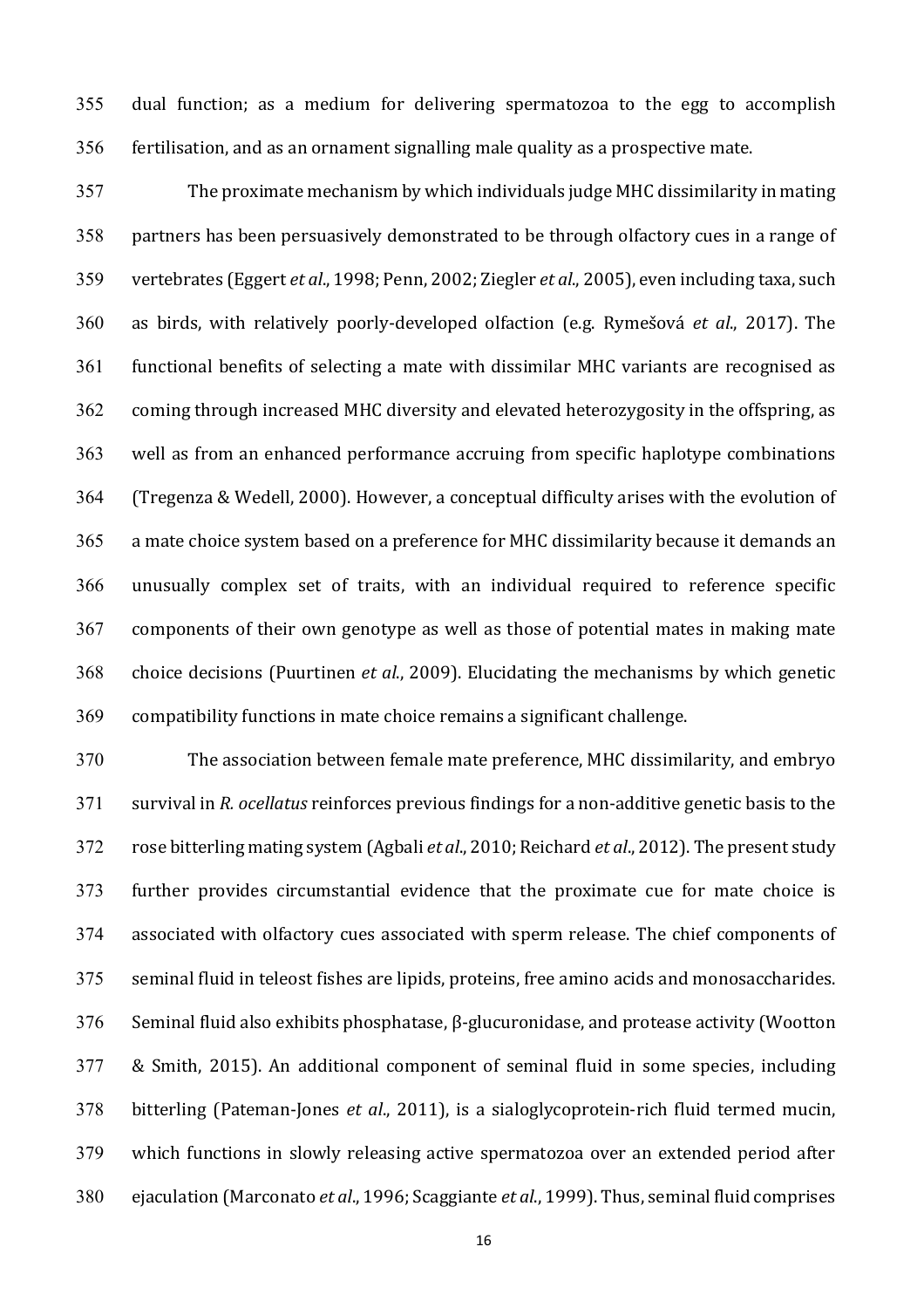381 a range of constituents that potentially carry MHC-dependent olfactory cues, though these 382 have yet to be identified.

383 Chemical signals, or pheromones, are widespread in nature (Wyatt, 2003), 384 including in fishes (Sorenson, 2015), potentially performing the function of sexual 385 ornaments comparable to colouration, morphological traits, or display behaviour 386 (Corkum & Cogliati, 2015). Female pheromones are recognised in initiating male 387 reproductive behaviour in fishes (Stacey *et al.*, 2003; Wootton & Smith, 2015), but 388 pheromones are also produced by males and serve to attract females and promote 389 spawning synchrony. Male pheromones derive from a variety of sources, including the 390 urine (Maruska & Fernald, 2012; Keller-Costa *et al.*, 2014), mesorchial glands (Gammon 391 *et al.*, 2005), anal glands (Serrano *et al.*, 2008), seminal vesicles (Lambert & Resink, 1991) 392 and testes (Hurk & Resink, 1992; Arbuckle *et al.*, 2005). In the Pacific herring (*Clupea* 393 *pallasii*), a releaser pheromone is associated with sperm (Stacey & Hourston, 1982) and 394 functions in initiating group spawning behaviour (Carolsfeld *et al.*, 1997). For 395 pheromones to function as ornaments, they must stimulate the receiver's sensory system,  $396$  be innate and not learned, carry a cost in their production, and show variation among 397 individuals, such that they serve as a measure of individual identity in mate choice 398 (Sorenson, 2015). In the case of bitterling, cues associated with sperm release appear to 399 satisfy all these criteria. Sperm is evidently detectable by females (Fig. 1), with female 400 responses apparently innate; responses are seen in females that have not spawned 401 previously and are shared by related taxa (Phillips, 2018). Sperm production is 402 recognised as costly in fishes (Wootton & Smith, 2015), and demonstrably so in bitterling 403 (Smith *et al.*, 2009). Finally, we present evidence that the strength of female response to 404 sperm release is conditional on male MHC genotype (Fig. 2).

405 A striking feature of the reproductive behaviour of male bitterling is the frequency 406 with which males ejaculate over mussels during reproduction (Smith *et al.*, 2004). Male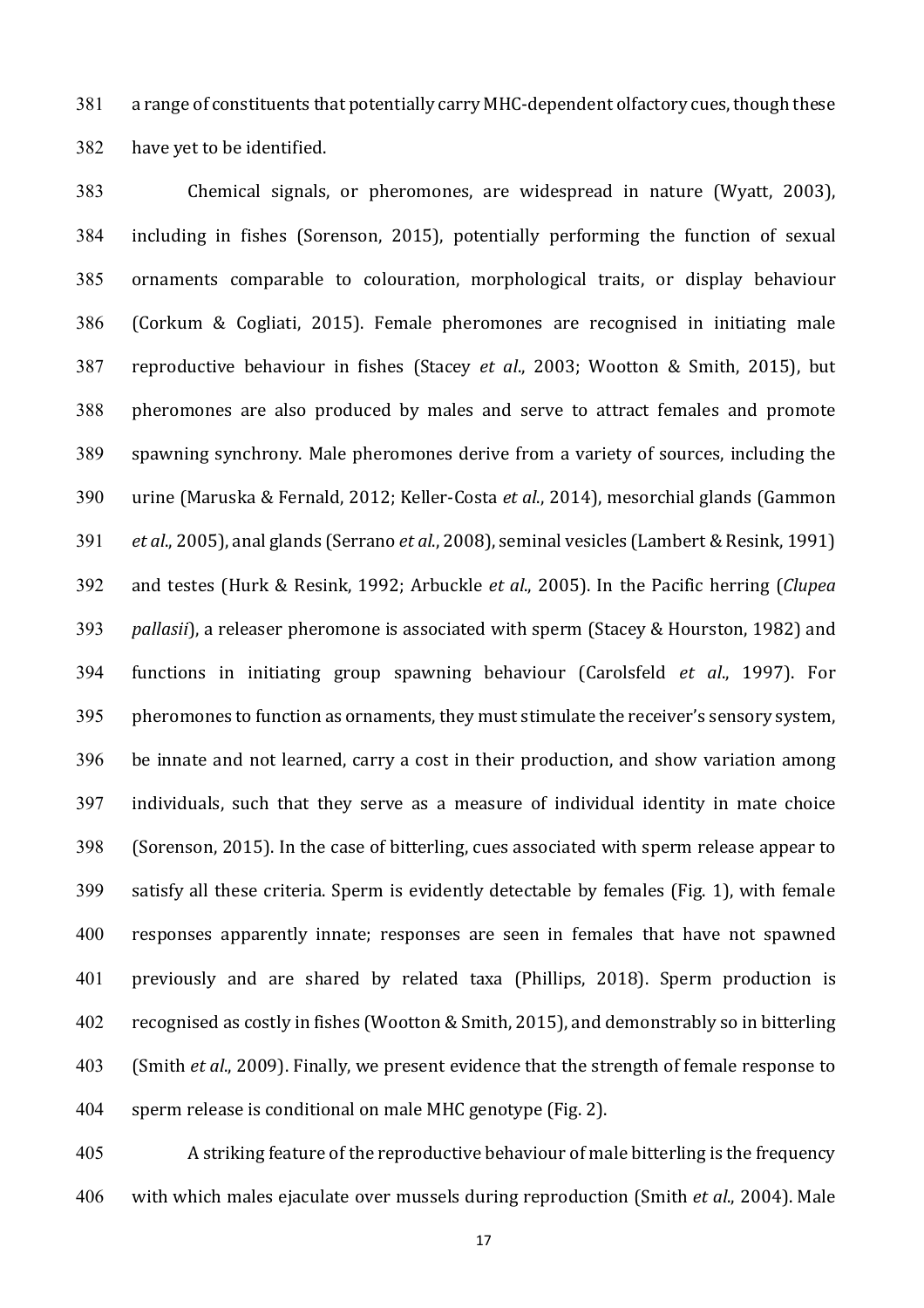407 bitterling repeatedly inspect the exhalant siphon of the mussels they guard, ejaculating 408 over them up to 250 times over the course of a day of matings under natural conditions 409 (Smith *et al.*, 2009). Notably, males engage in pre-oviposition ejaculations, releasing  $410$  sperm over mussels as part of courtship, and even in the absence of a female. The function 411 of pre-oviposition ejaculations is opaque. It may function in obtaining precedence in 412 fertilisation when a female subsequently spawns; alternative mating tactics are common 413 in bitterling, and sperm competition between guarder and sneaker males inside the 414 mussel gill appears common (Reichard *et al.*, 2004a). Males may also keep mussel gills 415 'topped up' with their sperm (*sensu* Parker, 1998), and thereby ensure fertilisation of eggs 416 should a female deposit eggs in a mussel in the male's absence, since water filtration by 417 the mussel depletes sperm in the mussel gill (Smith & Reichard, 2013). The present 418 results suggest that an additional explanation for pre-oviposition ejaculation may be in 419 signalling male traits to prospective mates, including MHC compatibility, with sperm 420 thereby functioning as an ornament.

421 We showed that the number of males with which females were paired had a 422 statistically important effect on the number of eggs spawned by females in the zero-423 truncated part of the ZAP model (Table 3), with females depositing more eggs with single 424 males rather than groups of three, irrespective of male MHC genotype. This outcome may 425 result from an artefact of our experimental design, since groups of males tended to disrupt 426 spawning by females in attempting to ejaculate over the mussel during oviposition, which 427 can significantly constrain oviposition rate at the population level (Reichard *et al.*, 2004b). 428 Our predicted outcome for this treatment was that, in the case that genome-wide 429 variability contributed to female mating decisions rather than MHC genotype alone, 430 groups of three males would present females with greater variability in olfactory cues 431 than single males. However, this proved not to be the case and it appeared to be MHC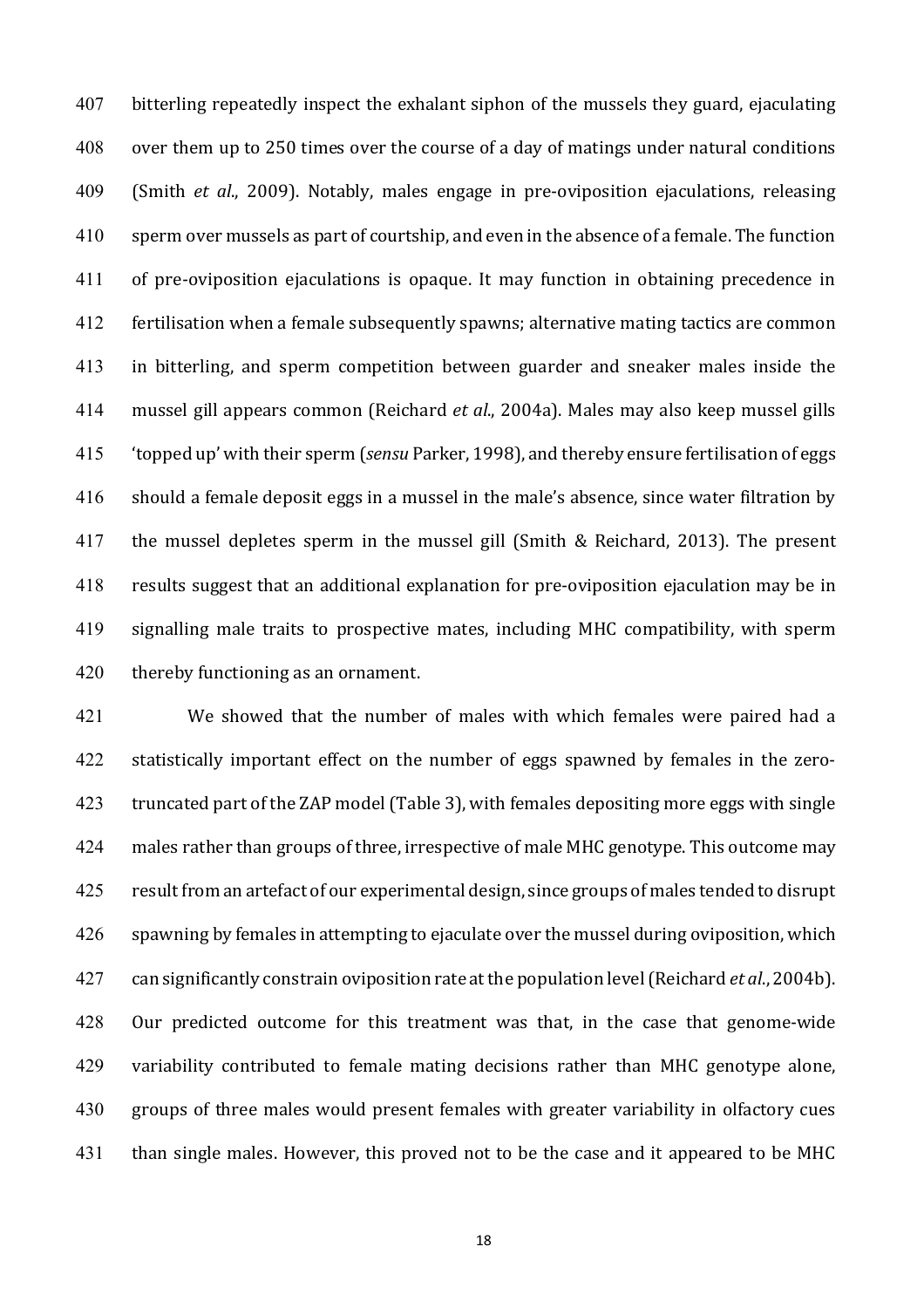432 dissimilarity specifically that influenced female mate choice, though with the caveat that 433 we failed to adequately control male-male and male-female interference in our design.

434 Females spawned a greater number of eggs with males that performed courtship  $435$  displays more frequently (Table 2). The courtship behaviour of male bitterling is striking,  $436$  involving the male undulating his fins and body in front of the female at high frequency 437 and interspersed with sperm releases over a mussel (Wiepkema, 1961; Smith *et al.*, 2004). 438 Male bitterling are brightly coloured, and a possible function of courtship is to display 439 these nuptial colours to the female, which may signal direct or indirect mate choice 440 benefits to females (Smith *et al.*, 2004). Vigorous courtship movements may also function 441 in directing sperm and associated odour cues to the female. The release of olfactory 442 signals by fish is often associated with fin or body movements performed during 443 courtship displays (Passos *et al.*, 2015), possibly because the diffusion of compounds in 444 water is relatively slow (Atema, 1996). In the swordtail *Xiphophorus birchmani*, males 445 release urine-borne chemical cues upstream of females, so that odours are carried to the 446 female (Rosenthal *et al.*, 2011). Thus, the positive effect of male courtship frequency on 447 female mating decisions may reflect the role of this behaviour in displaying visual or 448 olfactory ornaments to females, or both in the case that multiple cues operate in the rose 449 bitterling mating system.

450 Larger females produced more viable eggs, indicating significant maternal effects 451 in embryo survival (Table 3). Across a wide range of teleost species egg size correlates 452 positively with female body size (Wootton, 1998), and female age and size are recognised 453 as predictors of egg and embryo 'quality' (Wootton & Smith, 2015). Egg size was not 454 measured in the present study, though Agbali *et al.* (2010) did measure egg size in their 455 investigation of *R. ocellatus* and demonstrated that additive maternal effects were largely 456 explained by female size and egg size, and the same is assumed to be the case in the 457 present study.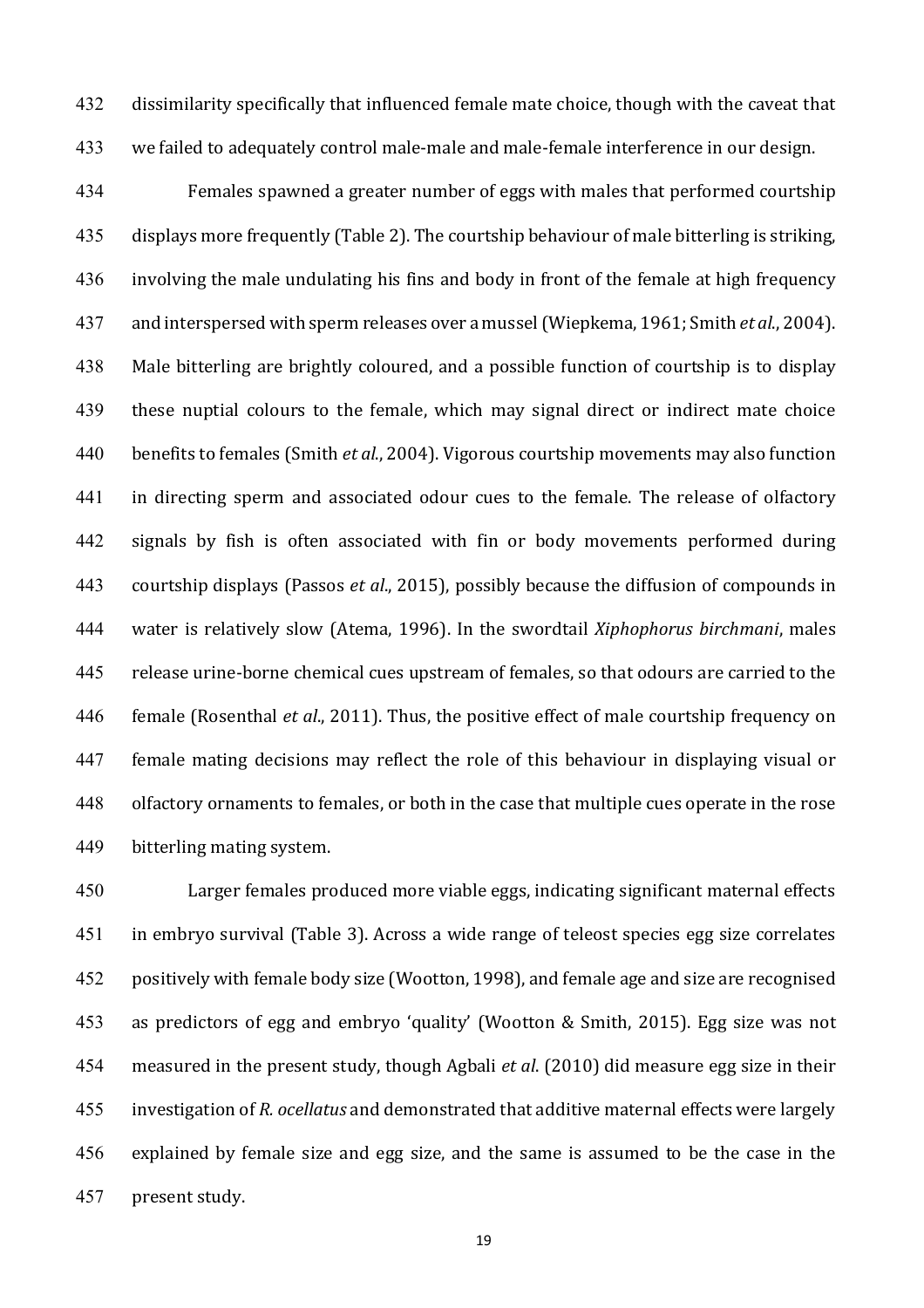458 In summary, female rose bitterling responded positively to the presence of sperm 459 released over mussels during spawning. Multiple ejaculations by males, particularly those 460 with dissimilar MHC genotypes, increased the probability of oviposition, as well as 461 increasing the number of eggs that females spawned. These mating preferences by 462 females were adaptive, with MHC dissimilarity correlated with improved embryo 463 survival. We propose that sperm has a dual function in rose bitterling, transporting the 464 spermatozoa to the egg and as a sexual ornament by acting as a releaser pheromone.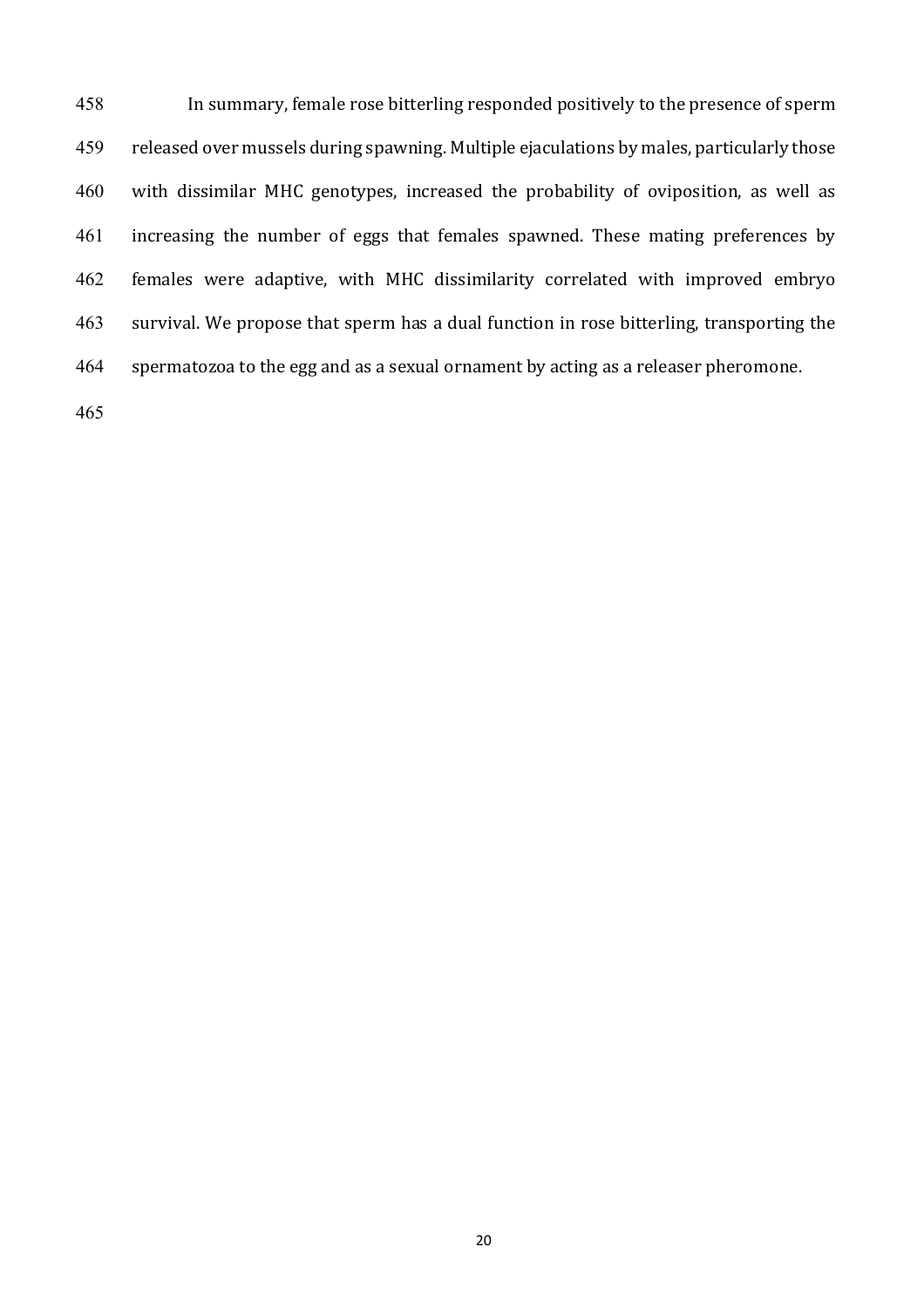### 466 **References**

- 467 Agbali, M., Reichard, M., Bryjová, A., Bryja, J. & Smith, C. 2010. Mate choice for
- 468 nonadditive genetic benefits correlate with MHC dissimilarity in the rose bitterling
- 469 (*Rhodeus ocellatus*). *Evolution* **64**: 1683-1696.
- 470 Aguilar, A. & Garza., J. C. 2007. Patterns of historical balancing selection on the salmonid 471 major histocompatibility complex class II β gene. *J. Mol. Evol*. **65**: 34–43.
- 472 Arbuckle, W.J., Bélanger, A.J., Corkum, L.D., Zielinski, B.S., Li, W., Yun, S.S., Bachynski, S. &
- 473 Scott, A.P. 2005. In vitro biosynthesis of novel  $5\beta$ -reduced steroids by the testis of the
- 474 round goby, *Neogobius melanostomus*. *Gen. Comp. Endocrinol*. **140**: 1-13.
- 475 Atema, J. 1996. Eddy chemotaxis and odor landscapes: exploration of nature with animal 476 sensors. *Biol. Bull*. **191**: 129-138.
- 477 Boehm, T. & Zufall, F. 2006. MHC peptides and the sensory evaluation of genotype.
- 478 *Trends Neurosci*. **29**: 100-107.
- 479 Burnham, K.P. & Anderson, D.R. 2014. P values are only an index to evidence: 20th-vs.
- 480 21st-century statistical science. *Ecology* **95**: 627-630.
- 481 Carolsfeld, J., Scott, A.P. & Sherwood, N.M. 1997. Pheromone-induced spawning of pacific 482 herring. *Horm. Behav*. **31**: 269-276.
- 483 Corkum, L.D. & Cogliati, K.M. 2015. Conspecific odors as sexual ornaments with dual
- 484 functions in fishes. In: *Fish Pheromones and Related Cues* (P.W. Sorenson & B.D.
- 485 Wisenden, eds), pp. 89-111. John Wiley & Sons, London.
- 486 Doherty, P.C. & Zinkernagel, R.M. 1975. Enhanced immunological surveillance in mice
- 487 heterozygous at the H-2 gene complex. *Nature* 256: 50–52.
- 488 Eggert, F., Müller-ruchholtz, W. & Ferstl, R. 1998. Olfactory cues associated with the
- 489 major histocompatibility complex. *Genetica* **104**: 191-197.
- 490 Eizaguirre, C., Yeates, S.E., Lenz, T.L., Kalbe, M. & Milinski, M. 2009. MHC-based mate
- 491 choice combines good genes and maintenance of MHC polymorphism. *Mol. Ecol.* **18**, 492 3316-3329.
- 493 Ferkin, M.H. 2018. Odor communication and mate choice in rodents. *Biology* **7**: 13.
- 494 Gammon, D.B., Li, W., Scott, A.P., Zielinski, B.S. & Corkum, L.D. 2005. Behavioural
- 495 responses of female *Neogobius melanostomus* to odours of conspecifics. *J. Fish Biol.* 496 **67**: 615-626.
- 497 Hamilton, W.D. 1980. Sex *versus* non-sex *versus* parasite. *Oikos* **35**: 282–290.
- 498 Hilbe, J.M. 2014. *Modeling Count Data*. Cambridge University Press, Cambridge.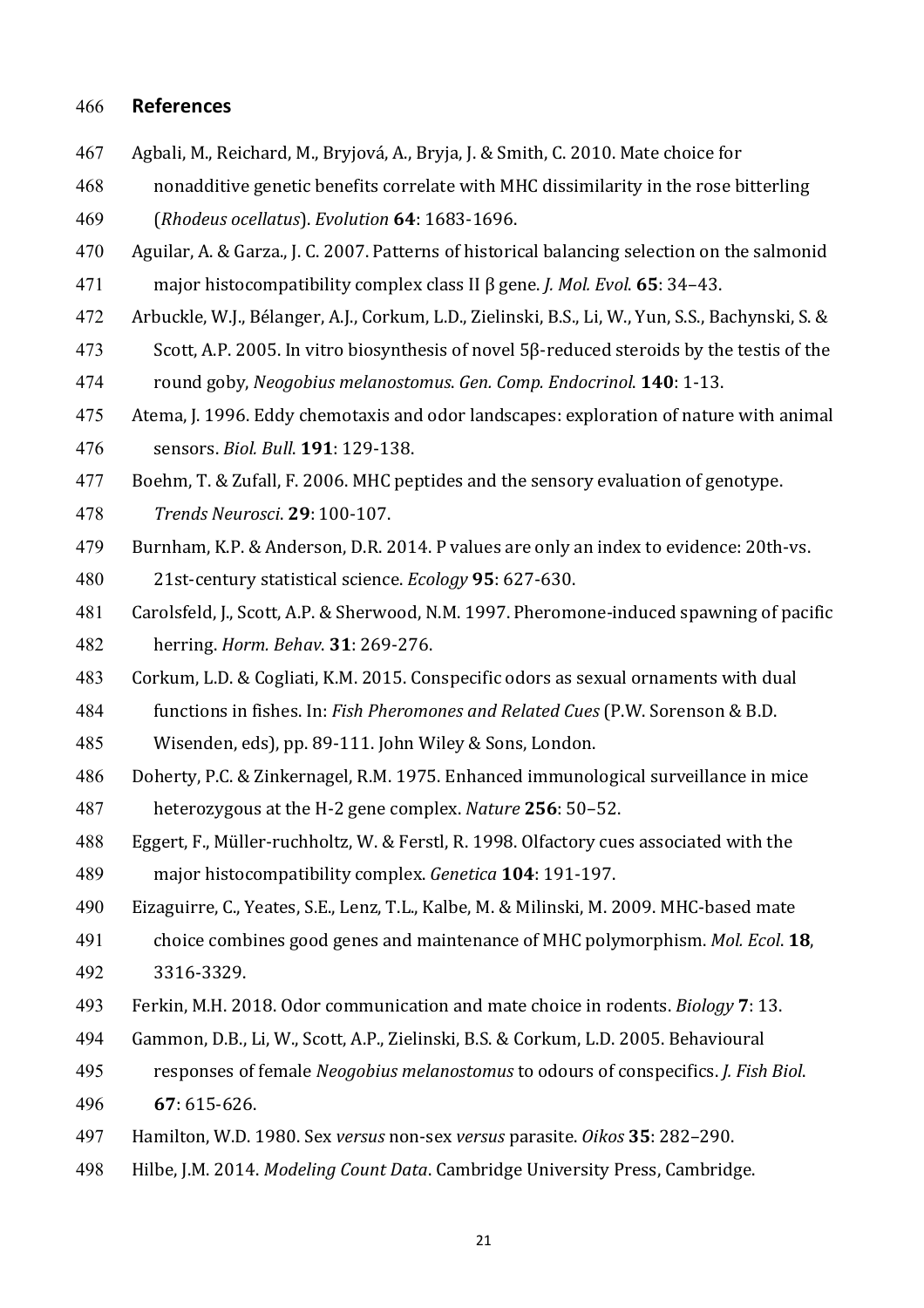- 499 van den Hurk, R. & Resink, J.W. 1992. Male reproductive system as sex pheromone
- 500 producer in teleost fish. *J. Exp. Zool. A Ecol. Genet. Physiol.* **261**: 204-213.
- 501 Kalbe, M., Eizaguirre, C., Dankert, I., Reusch, T.B., Sommerfeld, R.D., Wegner, K.M. &

502 Milinski, M. 2009. Lifetime reproductive success is maximized with optimal major

- 503 histocompatibility complex diversity. *Proc. R. Soc. Lond. B. Biol. Sci.* 276: 925-934.
- 504 Keller-Costa, T., Hubbard, P.C., Paetz, C., Nakamura, Y., da Silva, J.P., Rato, A., Barata, E.N.,
- 505 Schneider, B. & Canario, A.V. 2014. Identity of a tilapia pheromone released by
- 506 dominant males that primes females for reproduction. *Curr. Biol.* **24**: 2130-2135.
- 507 Kimmel, C.B., Ballard, W.W., Kimmel, S.R., Ullmann, B. & Schilling, T.F. 1995. Stages of 508 embryonic development of the zebrafish. *Dev. Dyn.* **203**: 253-310.

509 Landry, C. & Bernatchez, L. 2001. Comparative analysis of population structure across

510 environments and geographical scales at major histocompatibility complex and

- 511 microsatellite loci in Atlantic salmon (*Salmo salar*). *Mol. Ecol*. **10**: 2525-2539.
- 512 Lambert, J.G.D. & Resink, J.W. 1991. Steroid glucuronides as male pheromones in the
- 513 reproduction of the African catfish *Clarias gariepinus* a brief review. *J. Steroid*
- 514 *Biochem. Mol. Biol.* **40**: 549-556.
- 515 Leclaire, S., Strandh, M., Mardon, J., Westerdahl, H. & Bonadonna, F. 2017. Odour-based
- 516 discrimination of similarity at the major histocompatibility complex in birds. *Proc. R.*
- 517 *Soc. Lond. B. Biol. Sci.* **284**: 20162466.
- 518 Liley, N.R. 1982. Chemical communication in fish. *Can. J. Fish. Aquat. Sci.* 39: 22-35.
- 519 Maruska, K.P. & Fernald, R.D. 2012. Contextual chemosensory urine signaling in an
- 520 African cichlid fish. *J. Exp. Biol.* **215**: 68-74.
- 521 Marconato, A., Rasotto, M.B. & Mazzoldi, C. 1996. On the mechanism of sperm release in 522 three gobiid fishes (Teleostei: Gobiidae). *Environ. Biol. Fish.* 46: 321-327.

523 Milinski, M. 2014. Arms races, ornaments and fragrant genes: the dilemma of mate

- 524 choice in fishes. *Neurosci. Biobehav. Rev.* 46: 567-572.
- 525 Milinski, M., Griffiths, S., Wegner, K.M., Reusch, T.B., Haas-Assenbaum, A. & Boehm, T.
- 526 2005. Mate choice decisions of stickleback females predictably modified by MHC
- 527 peptide ligands. *Proc. Natl. Acad. Sci. USA* **102**: 4414-4418.
- 528 Nagata, Y. & Miyabe, H. 1978. Developmental stages of the bitterling, *Rhodeus ocellatus*
- 529 *ocellatus* (Cyprinidae). *Mem. Osaka Kyoiku Univ. Ser*. **3**: 171-181.
- 530 Nowak, M.A., Tarczy-Hornoch, K. & Austyn, J.M. 1992. The optimal number of major
- 531 histocompatibility complex molecules in an individual. *Proc. Natl. Acad. Sci. USA* 89:
- 532 10896-10899.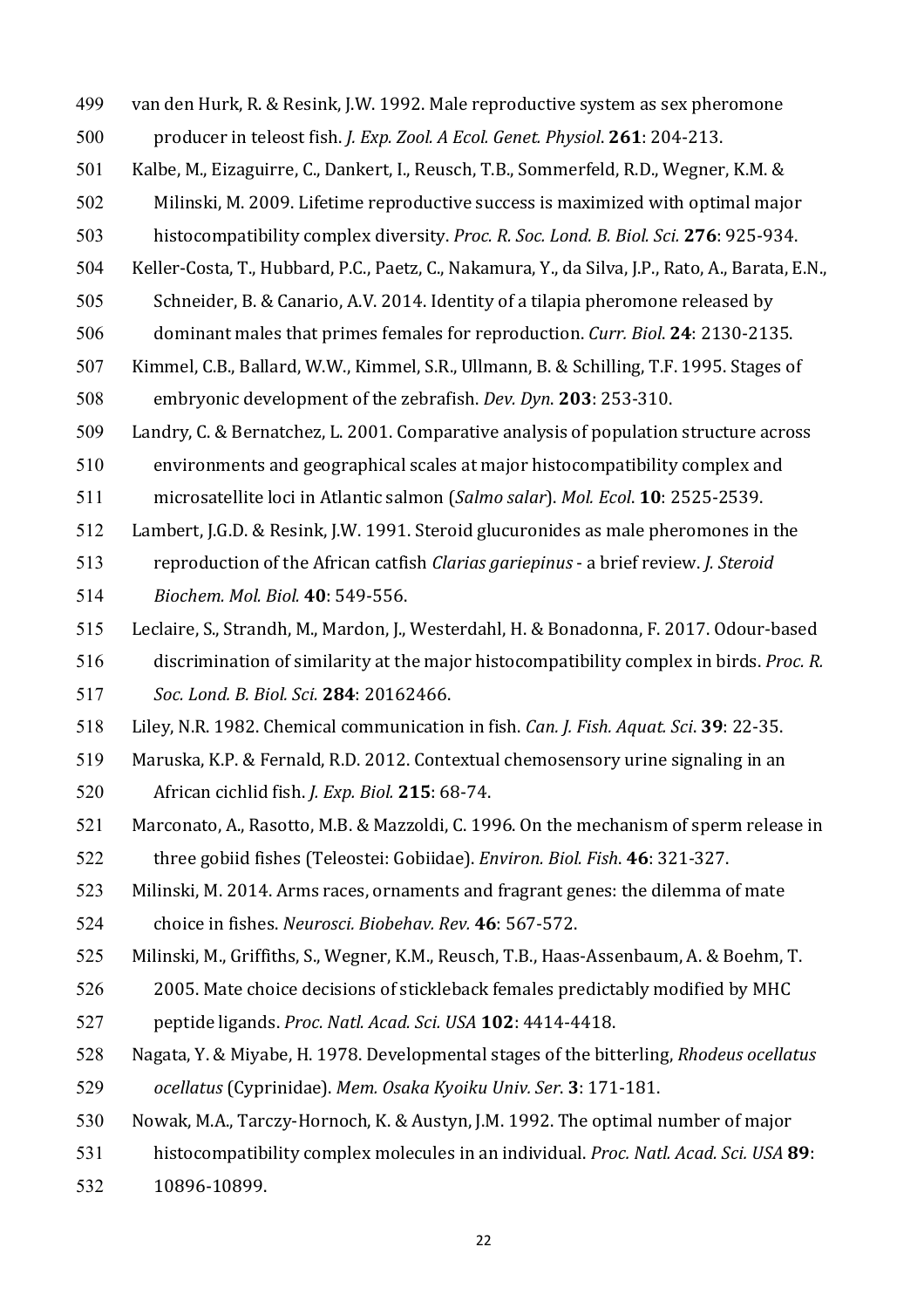- 533 Nuzzo, R. 2014. Statistical errors. *Nature* **506**: 150.
- 534 Overath, P., Sturm, T. & Rammensee, H.G. 2014. Of volatiles and peptides: in search for
- 535 MHC-dependent olfactory signals in social communication. *Cell. Mol. Life Sci.* **71**:
- 536 2429-2442.
- 537 Parker, G.A. 1998. Sperm competition and the evolution of ejaculates: towards a theory
- 538 base. In: *Sperm Competition and Sexual Selection* (T.R. Birkhead & A.P. Møller, eds), pp.
- 539 3 -54. Academic Press, London.
- 540 Passos, C., Tassino, B., Rosenthal, G.G. & Reichard, M. 2015. Reproductive behavior and
- 541 sexual selection in annual fishes. In: *Annual Fishes: Life History Strategy, Diversity, and*
- 542 *Evolution* (N. Berois, G. García & R.O.D. Sá, eds), pp. 207-230. CRC Press, Boca Raton.
- 543 Pateman-Jones, C., Rasotto, M.B., Reichard, M., Liao, C., Liu, H., Zięba, G. & Smith, C. 2011.
- 544 Variation in male reproductive traits among three bitterling fishes (Acheilognathinae:
- 545 Cyprinidae) in relation to the mating system. *Biol. J. Linn. Soc.* **103**: 622-632.
- 546 Penn, D.J. 2002. The scent of genetic compatibility: sexual selection and the major
- 547 histocompatibility complex. *Ethology* **108**: 1-21.
- 548 Penn, D. & Potts, W. 1998. MHC-disassortative mating preferences reversed by cross-549 fostering. *Proc. R. Soc. Lond. B. Biol. Sci.* **265**: 1299-1306.
- 550 Phillips, A. 2018. *The Mechanisms and Consequences of Oviposition Decisions in the*

551 *European Bitterling*. PhD thesis, University of St Andrews.

- 552 Phillips, A, Reichard, M & Smith, C. 2017. Sex differences in the responses to oviposition
- 553 site cues by a fish revealed by tests with an artificial host. Anim. Behav. **126**:187-194.
- 554 Puurtinen, M., Ketola, T. & Kotiaho, J.S. 2009. The good-genes and compatible-genes
- 555 benefits of mate choice. *Am. Nat.* **174**: 741-752.
- 556 R Development Core Team, 2017. *R: A Language and Environment for Statistical*
- 557 *Computing*. R Foundation for Statistical Computing, Vienna.
- 558 Reichard, M., Jurajda, P. & Smith, C. 2004b. Male-male interference competition
- 559 decreases spawning rate in the European bitterling (*Rhodeus sericeus*). *Behav. Ecol.*
- 560 *Sociobiol.* **56**: 34-41.
- 561 Reichard, M., Smith, C. & Jordan, W.C. 2004a. Genetic evidence reveals density-
- 562 dependent mediated success of alternative mating tactics in the European bitterling
- 563 (*Rhodeus sericeus*) *Mol. Ecol*. **13**: 1569-1578.
- 564 Reichard, M., Spence, R., Brviová, A., Brvia, J. & Smith, C. 2012. Female rose bitterling
- 565 prefer MHC-dissimilar males: experimental evidence. *PLoS One* **7**: e40780.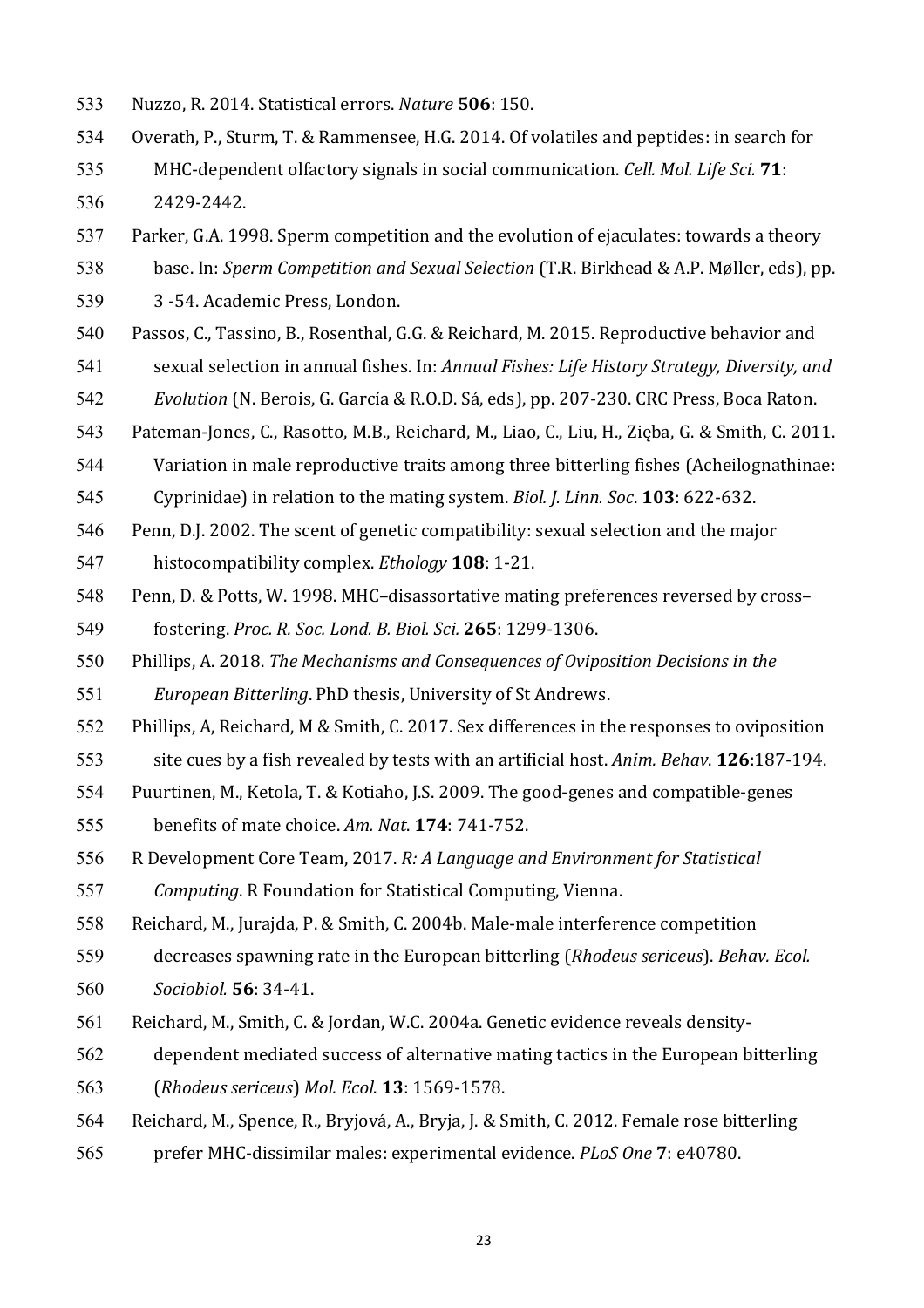- 566 Rosenthal, G.G., Fitzsimmons, J.N., Woods, K.U., Gerlach, G. & Fisher, H.S. 2011. Tactical
- 567 release of a sexually-selected pheromone in a swordtail fish. *PLoS One* 6: e16994.
- 568 Rosenthal, G.G. & Lobel, P.S. 2006. Communication. In: *Behaviour and Physiology of Fish*
- 569 (K.A. Sloman, R.W. Wilson & S. Balshine, eds), pp. 39-78. Elsevier, San Diego.
- 570 Rue, H., Martino, S. & Chopin, N. 2009. Approximate Bayesian inference for latent
- 571 Gaussian models by using integrated nested Laplace approximations. *J. R. Stat. Soc. B* 572 71: 319-392.
- 573 Rymešová, D., Králová, T., Promerová, M., Bryja, J., Tomášek, O., Svobodová, J., Šmilauer,
- 574 P., Šálek, M. & Albrecht, T. 2017. Mate choice for major histocompatibility complex
- 575 complementarity in a strictly monogamous bird, the grey partridge (*Perdix perdix*).
- 576 *Front. Zool*. **14**: 9.
- 577 Sambrook, J.G., Figueroa, F. & Beck, S. 2005. A genome-wide survey of Major
- 578 Histocompatibility Complex (MHC) genes and their paralogues in zebrafish. *BMC* 579 *Genomics* **6**: 152.
- 580 Santos, P.S., Courtiol, A., Heidel, A.J., Höner, O.P., Heckmann, I., Nagy, M., Mayer, F.,
- 581 Platzer, M., Voigt, C.C. & Sommer, S. 2016. MHC-dependent mate choice is linked to a 582 trace-amine-associated receptor gene in a mammal. *Sci. Rep.* 6: 38490.
- 583 Scaggiante, M., Mazzoldi, C., Petersen, C.W. & Rasotto, M.B. 1999. Sperm competition and
- 584 mode of fertilization in the grass goby *Zosterisessor ophiocephalus* (Teleostei:
- 585 Gobiidae). *J. Exp. Zool*. **283**: 81-90.
- 586 Serrano, R.M., Barata, E.N., Birkett, M.A., Hubbard, P.C., Guerreiro, P.S. & Canário, A.V.
- 587 2008. Behavioral and olfactory responses of female *Salaria pavo* (Pisces: Blenniidae)
- 588 to a putative multi-component male pheromone. *J. Chem. Ecol.* **34**: 647-658.
- 589 Šimková, A., Ottová, E. & Morand, S., 2006. MHC variability, life-traits and parasite
- 590 diversity of European cyprinid fish. *Evol. Ecol*. **20**: 465-477.
- 591 Smith, C. & Reichard, M. 2013. A sperm competition model for the European bitterling
- 592 (*Rhodeus amarus*). *Behaviour* **150**: 1709-1730.
- 593 Smith, C., Pateman-Jones, C., Zięba, G., Przybylski, M. & Reichard, M. 2009. Sperm
- 594 depletion as a consequence of increased sperm competition risk in the European
- 595 bitterling, *Rhodeus amarus*. *Anim. Behav*. **77**: 1227-1233.
- 596 Smith, C., M. Reichard, P. Jurajda, & M. Przybylski. 2004. The reproductive ecology of the
- 597 European bitterling (*Rhodeus sericeus*). *J. Zool*. **262**: 107-124.
- 598 Smith, C., Warren, M., Rouchet, R. & Reichard, M. 2014. The function of multiple
- 599 ejaculations in bitterling. *J. Evol. Biol.* 27: 1819-1829.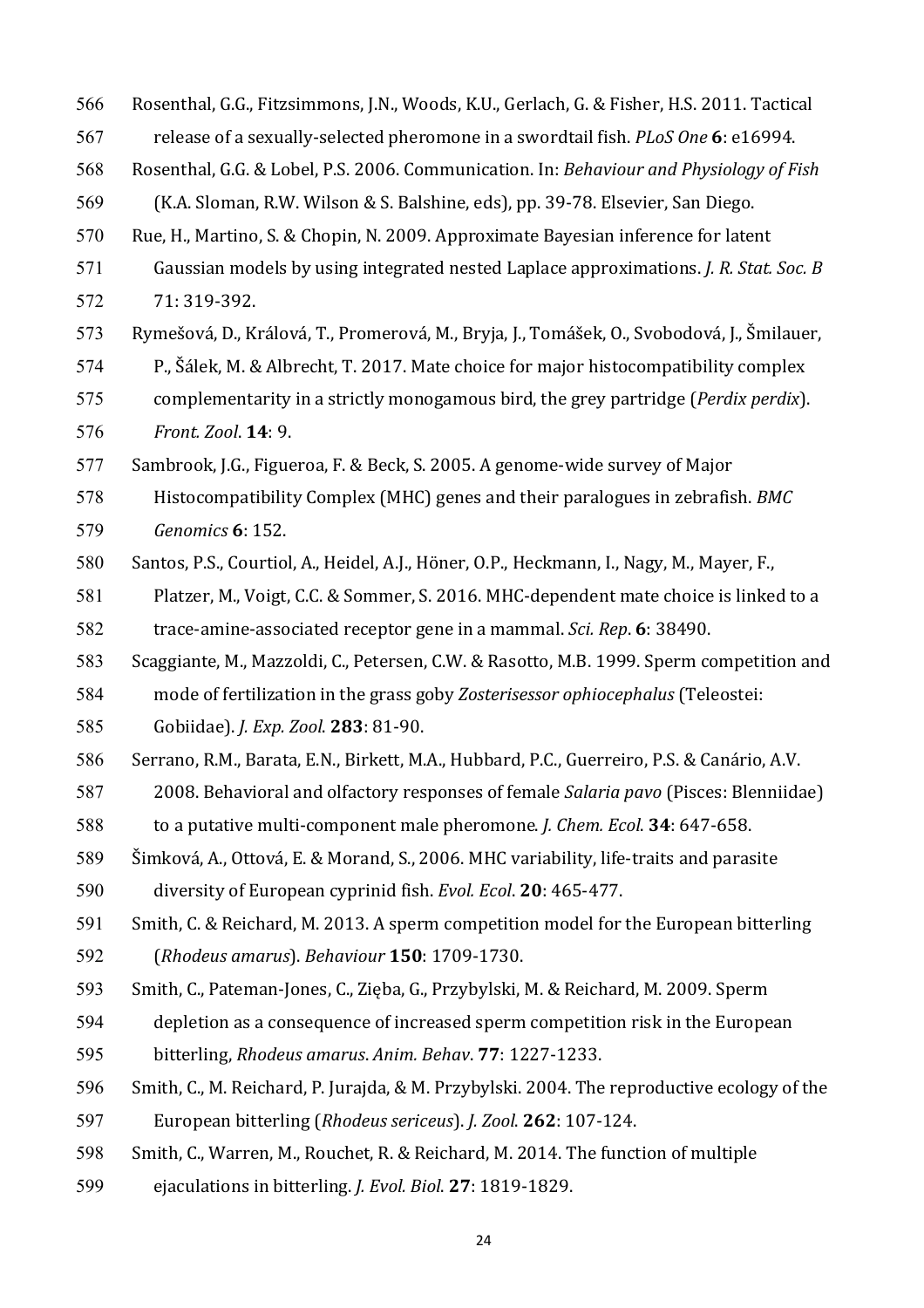- 600 Sorensen, P.W. 2015. Introduction to pheromones and related chemical cues in fishes.
- 601 In: *Fish Pheromones and Related Cues* (P.W. Sorenson & B.D. Wisenden, eds), pp. 1-9.
- 602 John Wiley & Sons, London.
- 603 Stacey, N.E. & Hourston, A.S. 1982. Spawning and feeding behavior of captive Pacific 604 herring, *Clupea harengus pallasi*. *Can. J. Fish. Aquat. Sci*. **39**: 489-498.
- 605 Stacey, N., Chojnacki, A., Narayanan, A., Cole, T. & Murphy, C. 2003. Hormonally derived
- 606 sex pheromones in fish: exogenous cues and signals from gonad to brain. *Can. J.*
- 607 *Physiol. Pharm*. **81**: 329-341.
- 608 Stacey, N.E., Kyle, A.L. & Liley, N.R. 1986. Fish reproductive pheromones. In: Chemical
- 609 Signals in Vertebrates 4 (D. Duvall, D. Müller-Schwarze & R.M. Silverstein, eds), pp.
- 610 117-133. Springer, Boston.
- 611 Tregenza, T. & Wedell, N. 2000. Genetic compatibility, mate choice and patterns of
- 612 parentage. *Mol. Ecol*. **9**: 1013-1027.
- 613 Van Valen, L. 1973. A new evolutionary law. *Evol. Theory* **1**: 1–30.
- 614 Wasserstein, R.L. & Lazar, N.A. 2016. The ASA's statement on p-values: context, process,
- 615 and purpose. *Am. Stat*. **70**: 129-133.
- 616 Wiepkema, P.R. 1961. An ethological analysis of the reproductive behaviour of the 617 bitterling (*Rhodeus amarus Bloch*). Arch. Néerl. Zool. 14: 103-199.
- 618 Wootton, R.J. 1998. *The Ecology of Teleost Fishes*. Kluwer, Dordrecht.
- 619 Wootton, R.J. & Smith, C. 2015*. Reproductive Biology of Teleost Fishes*. Wiley-Blackwell, 620 Oxford.
- 621 Wyatt, T.D. 2003. *Pheromones and Animal Behaviour: Communication by Smell and Taste*.
- 622 Cambridge University Press, Cambridge.
- 623 Ziegler, A., Kentenich, H. & Uchanska-Ziegler, B. 2005. Female choice and the MHC.
- 624 *Trends Immunol*. **26**: 496-502.
- 625 Zuur, A.F. & Ieno, E.N. 2016. *Beginner's Guide to Zero-Inflated Models with R. Highland*
- 626 Statistics Limited, Newburgh.
- 627 Zuur, A., Ieno, E.N., Walker, N., Saveliev, A.A. & Smith, G.M. 2009. *Mixed Effects Models*
- 628 *and Extensions in Ecology with R. Springer, New York.*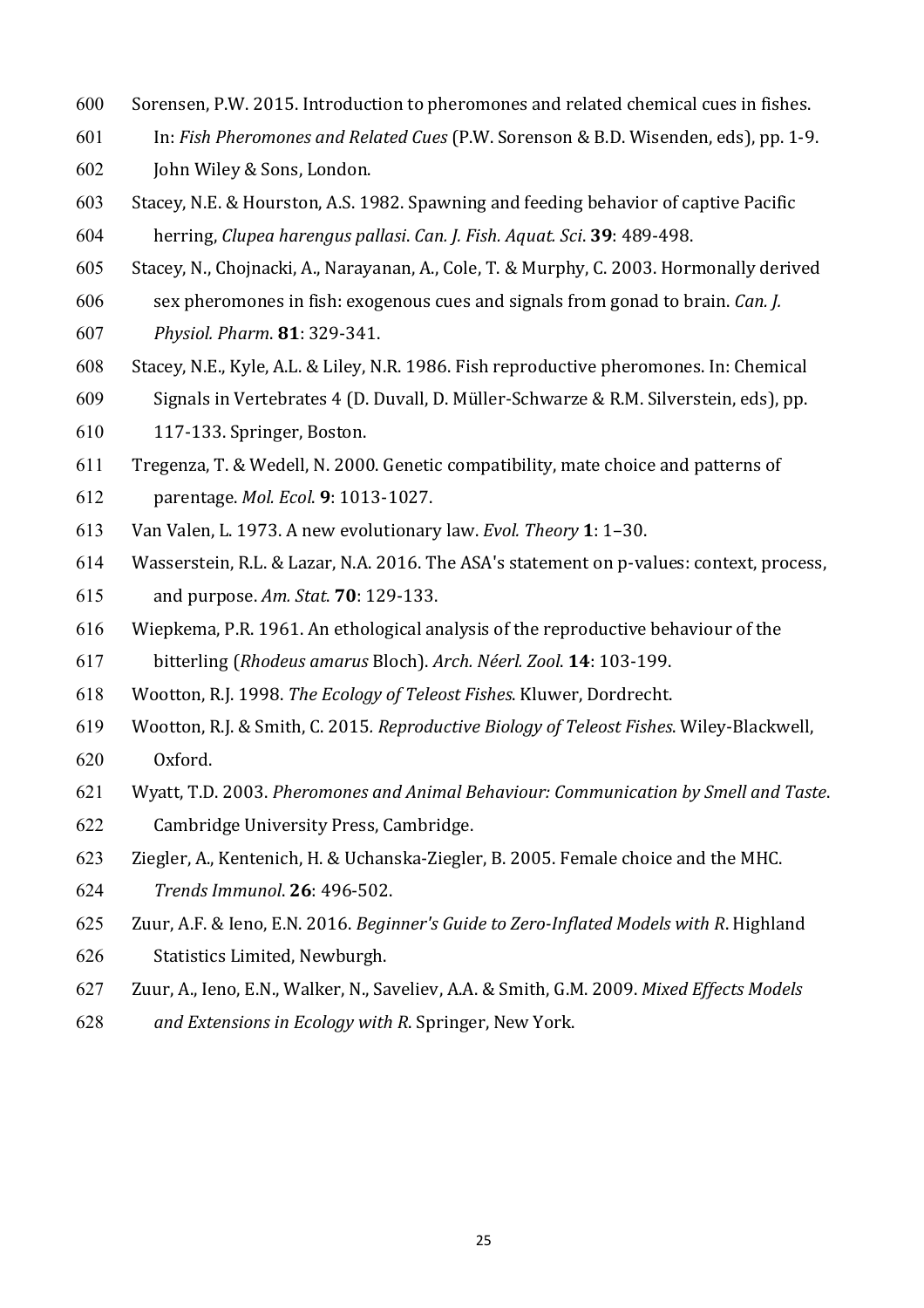### 629 **Figure legends**

630 **Fig. 1.** Posterior mean fitted number of eggs spawned by female *R. ocellatus* as a function

 $631$  of male ejaculation frequency with  $95\%$  credible intervals (shaded area) exposed to an

632 experimental sperm solution and control solution. Data were modelled with a Poisson

- 633 GLMM with individual females fitted as random intercepts. Black circles are observed
- 634 data.

635 **Fig. 2.** Posterior mean fitted number of eggs spawned by female R. ocellatus as a function

 $636$  of male ejaculation frequency with males with a similar or dissimilar MHC genotype. Data

- 637 were modelled with a zero-altered Poisson GLM. Black circles are observed data.
- 638 **Fig. 3.** Posterior mean probability of survival to the neurula stage of *R. ocellatus* embryos

639 produced by *in vitro* fertilisation as a function of female standard length (mm) with 95%

640 credible intervals (shaded area) for parents with a similar or dissimilar MHC genotype.

641 Data were modelled with a Binomial GLM. Black circles are observed data.

642

### 643 **Supporting information**

- 644 **Fig. S1.** Schematic representation of the structure of the DAB1 gene and the positions and 645 names of three combinations of primers used.
- 646 **Fig. S2.** Schematic representation of the structure of the DAB3 gene and the positions and
- 647 names of three combinations of primers used.

648 **Fig. S3.** Amino acid sequence alignment of 23 MHC Class II DAB1 variants. Codons are

649 numbered according to Aguilar & Garza (2007). Dots indicate the identity with the Rooc-650 DAB1\*01 allele.

651 **Fig. S4.** Amino acid sequence alignment of 23 MHC Class II DAB3 variants. Codons are

- 652 numbered according to Aguilar & Garza (2007). Dots indicate the identity with the Rooc-
- 653 DAB3\*01 allele.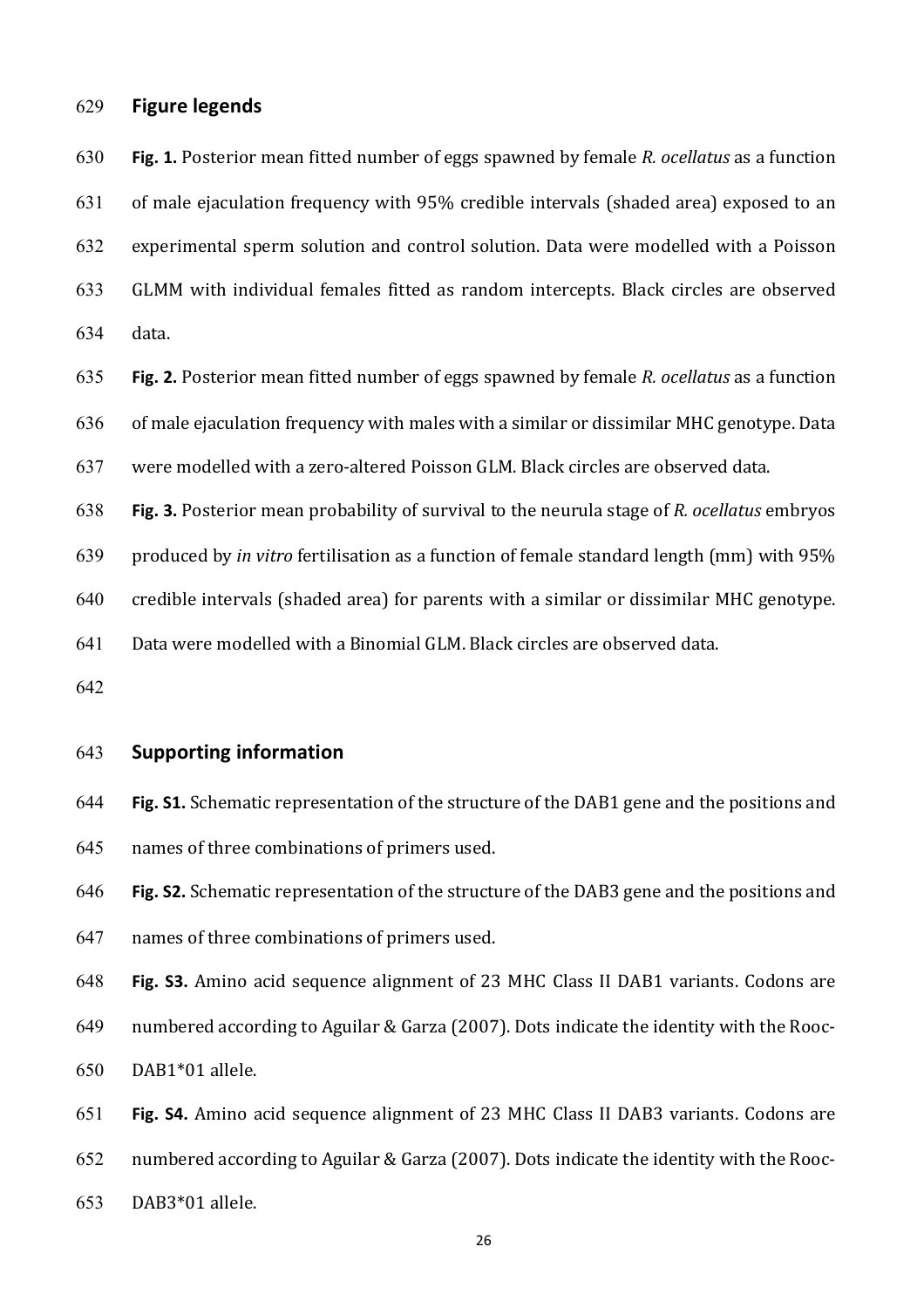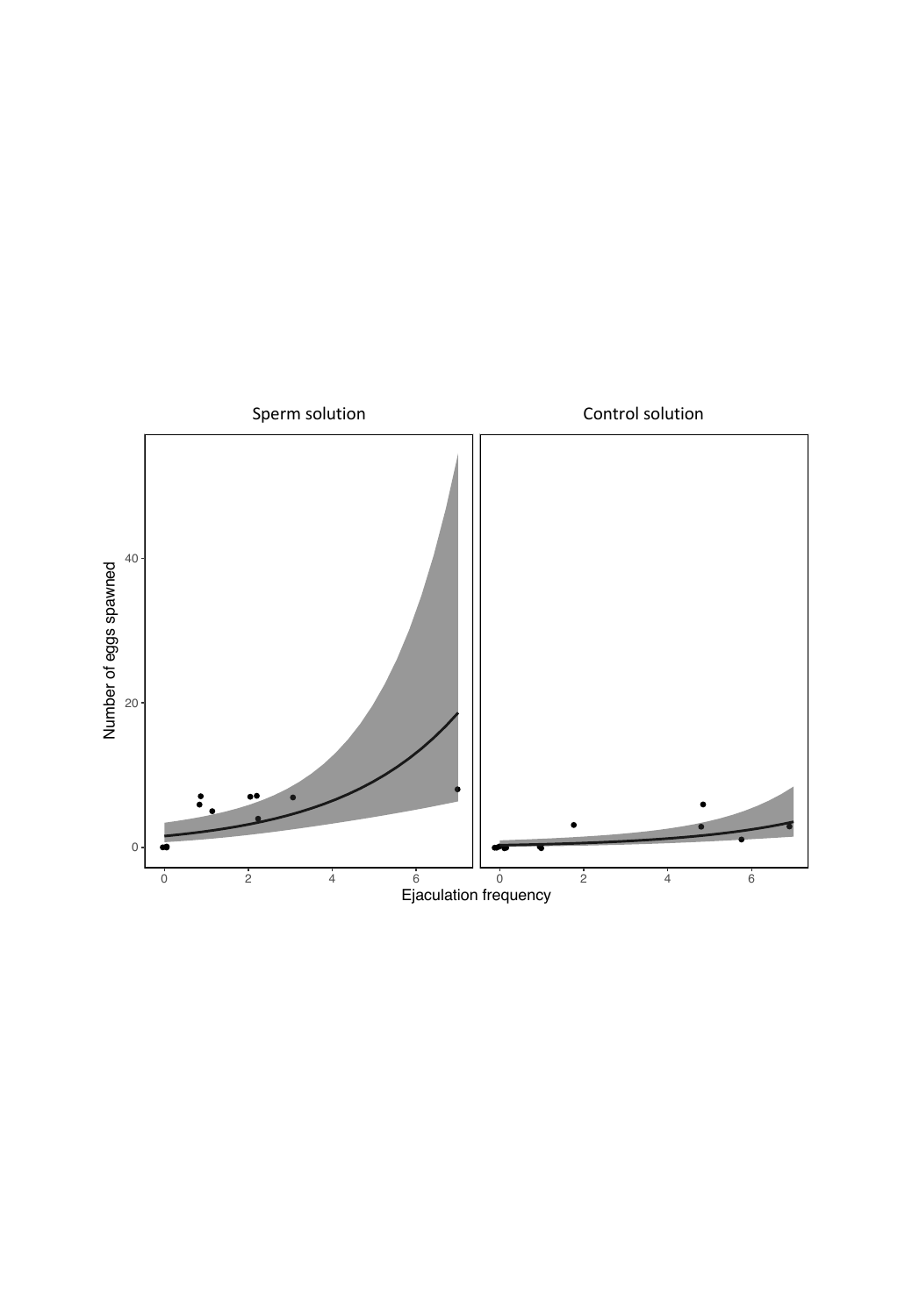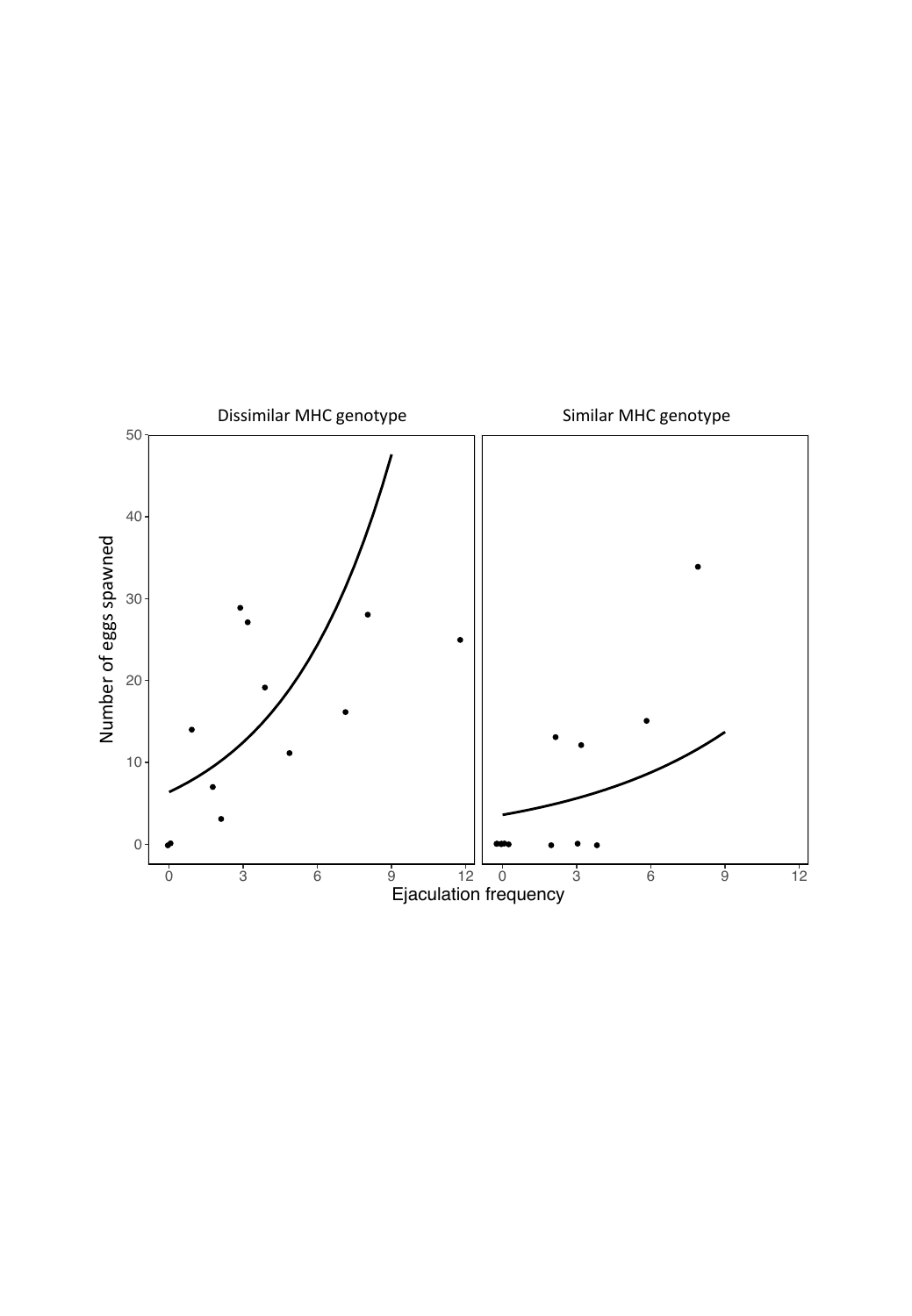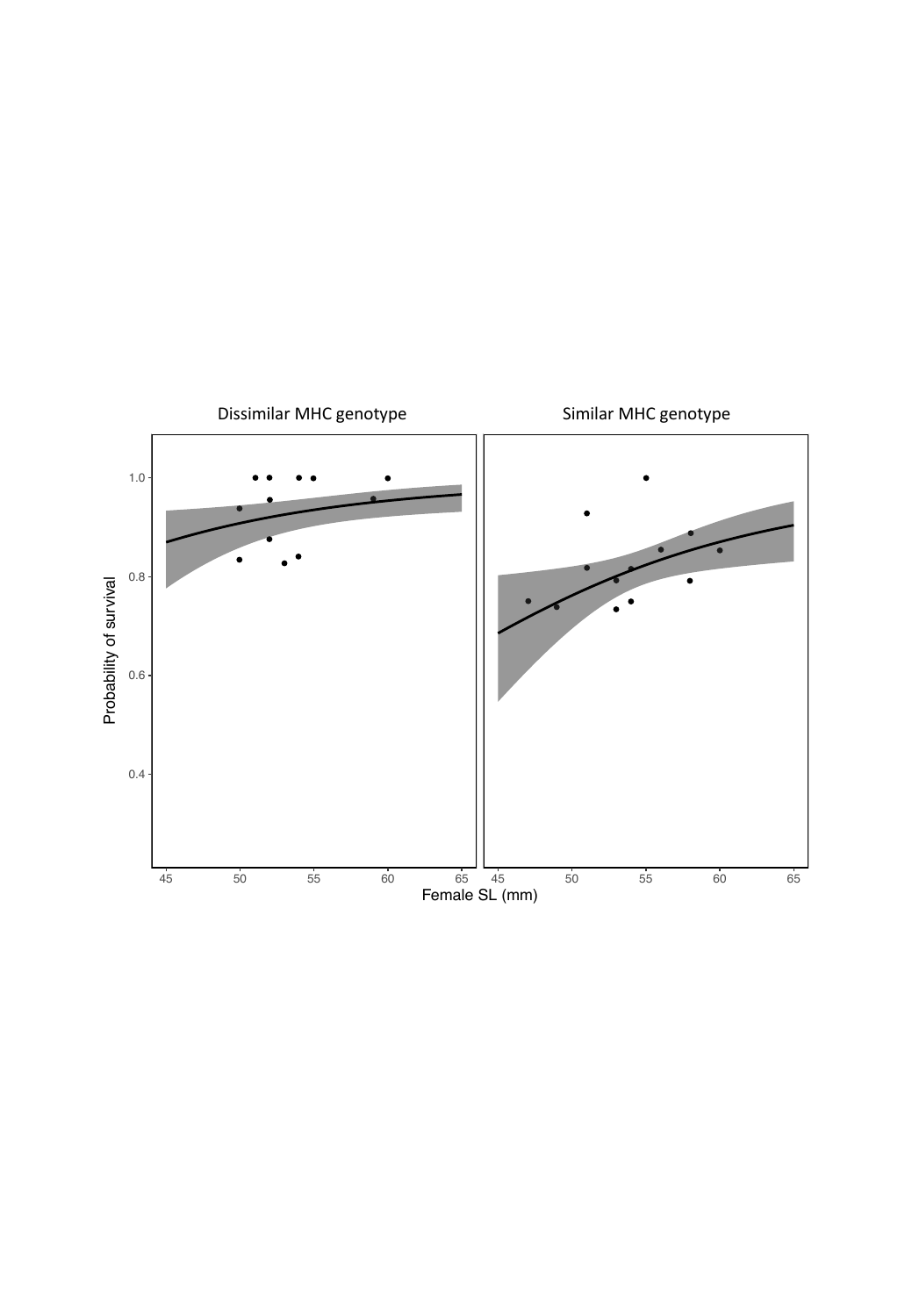# Table 1. Experimental crosses, MHC genotypes of females and males, and experimental outcomes. Females that failed to ovulate

(shaded) were excluded from data analyses.

|                  | Female     |                  |     | Male1      |                  |                          | Male2                    |                          |                          | Male3      |                          | <b>MHC</b> |                   |
|------------------|------------|------------------|-----|------------|------------------|--------------------------|--------------------------|--------------------------|--------------------------|------------|--------------------------|------------|-------------------|
| ID               | DAB1       | DAB <sub>3</sub> | ID  | DAB1       | DAB <sub>3</sub> | ID                       | DAB1                     | DAB3                     | ID                       | DAB1       | DAB3                     | similarity | outcome           |
| F01              | Rooc*06    | none             | M05 | Rooc*06    | none             | M10                      | Rooc*06                  | none                     | M50                      | Rooc*06    | none                     | similar    | spawned           |
| F <sub>02</sub>  | Rooc*03    | none             | M03 | Rooc*03    | none             | $\sim$                   |                          |                          | $\overline{\phantom{a}}$ |            | $\overline{\phantom{a}}$ | similar    | failed to ovulate |
| F <sub>0</sub> 3 | Rooc*06    | none             | M18 | Rooc*06    | Rooc*05          |                          |                          | $\overline{\phantom{a}}$ |                          |            | $\overline{\phantom{a}}$ | similar    | failed to spawn   |
| F04              | Rooc*03/27 | none             | M30 | Rooc*14    | Rooc*02          |                          |                          |                          |                          |            |                          | dissimilar | failed to spawn   |
| F <sub>0</sub> 5 | Rooc*02/31 | none             | M12 | Rooc*01/18 | none             | M35                      | Rooc*18/25               | none                     | M48                      | Rooc*06/18 | none                     | dissimilar | spawned           |
| F06              | Rooc*02/31 | none             | M32 | Rooc*02/31 | none             | $\sim$                   |                          | $\overline{\phantom{a}}$ | $\sim$                   |            | $\sim$                   | similar    | spawned           |
| F07              | Rooc*03    | none             | M25 | Rooc*03    | none             | M27                      | Rooc*03                  | none                     | M49                      | Rooc*03    | none                     | similar    | failed to spawn   |
| F08              | none       | Rooc*02          | M29 | none       | Rooc*04          | $\sim$                   |                          | $\overline{\phantom{a}}$ | $\sim$                   |            | $\overline{\phantom{a}}$ | dissimilar | failed to spawn   |
| F09              | Rooc*03    | none             | M07 | Rooc*03    | none             | $\overline{\phantom{a}}$ |                          | $\overline{\phantom{a}}$ | $\overline{\phantom{a}}$ |            | $\sim$                   | similar    | failed to spawn   |
| F10              | Rooc*25    | Rooc*02          | M08 | Rooc*25    | none             | M33                      | Rooc*25                  | none                     | M43                      | none       | Rooc*02                  | similar    | spawned           |
| F11              | Rooc*01    | none             | M55 | Rooc*01    | none             |                          |                          |                          |                          |            |                          | similar    | spawned           |
| F12              | Rooc*02/31 | none             | M54 | Rooc*01/21 | none             |                          |                          |                          |                          |            |                          | dissimilar | spawned           |
| F13              | Rooc*03    | none             | M21 | Rooc*05    | none             | M23                      | Rooc*20                  | none                     | M53                      | Rooc*24    | none                     | dissimilar | spawned           |
| F14              | Rooc*03/21 | none             | M22 | Rooc*03/21 | none             |                          |                          | $\overline{\phantom{a}}$ | $\sim$                   |            | $\sim$                   | similar    | failed to spawn   |
| F <sub>15</sub>  | Rooc*04    | none             | M16 | Rooc*04    | none             | M42                      | Rooc*04                  | none                     | M46                      | Rooc*04    | none                     | similar    | failed to spawn   |
| F <sub>16</sub>  | Rooc*19    | Rooc*01          | M17 | Rooc*03/26 | none             | M19                      | Rooc*06/29               | none                     | M37                      | Rooc*14/21 | none                     | dissimilar | failed to ovulate |
| F17              | Rooc*02/30 | none             | M14 | Rooc*01/09 | none             | M31                      | Rooc*03/26               | none                     | M52                      | Rooc*03/26 | none                     | dissimilar | spawned           |
| F18              | Rooc*06    | Rooc*02          | M24 | Rooc*06    | Rooc*02/03       | M34                      | Rooc*06                  | Rooc*02                  | M45                      | Rooc*06    | Rooc*02                  | similar    | failed to spawn   |
| F19              | Rooc*22    | none             | M02 | Rooc*20    | none             | M20                      | Rooc*03/04               | none                     | M41                      | Rooc*14    | Rooc*02                  | dissimilar | spawned           |
| F20              | Rooc*18    | none             | M01 | Rooc*18    | none             | M06                      | Rooc*18                  | none                     | M09                      | Rooc*18/19 | none                     | similar    | failed to spawn   |
| F21              | Rooc*19    | none             | M39 | Rooc*02    | none             | $\overline{\phantom{a}}$ | $\overline{\phantom{a}}$ | $\overline{\phantom{a}}$ | $\sim$                   |            | $\sim$                   | dissimilar | spawned           |
| F22              | Rooc*01    | none             | M04 | Rooc*01    | none             | M15                      | Rooc*01                  | none                     | M38                      | Rooc*01    | none                     | similar    | failed to spawn   |
| F23              | none       | Rooc*03          | M26 | Rooc*18/32 | none             | M28                      | Rooc*20                  | Rooc*05                  | M44                      | Rooc*06/33 | none                     | dissimilar | spawned           |
| F24              | Rooc*25    | Rooc*04          | M11 | Rooc*03/23 | none             |                          |                          |                          |                          |            | $\overline{\phantom{a}}$ | dissimilar | failed to spawn   |
| F <sub>25</sub>  | Rooc*01    | Rooc*01          | M56 | Rooc*01    | none             |                          |                          |                          |                          |            | $\overline{\phantom{a}}$ | similar    | failed to spawn   |
| F26              | Rooc*03/21 | Rooc*02          | M51 | Rooc*06/19 | none             |                          |                          |                          | $\overline{\phantom{a}}$ |            | $\overline{\phantom{a}}$ | dissimilar | failed to ovulate |
| F27              | Rooc*03/19 | Rooc*04          | M13 | Rooc*02/06 | none             | M36                      | Rooc*06/25               | none                     | M47                      | Rooc*14/23 | none                     | dissimilar | spawned           |
| F28              | Rooc*19    | Rooc*06          | M40 | Rooc*03/21 | none             |                          |                          | $\overline{\phantom{a}}$ |                          |            |                          | dissimilar | spawned           |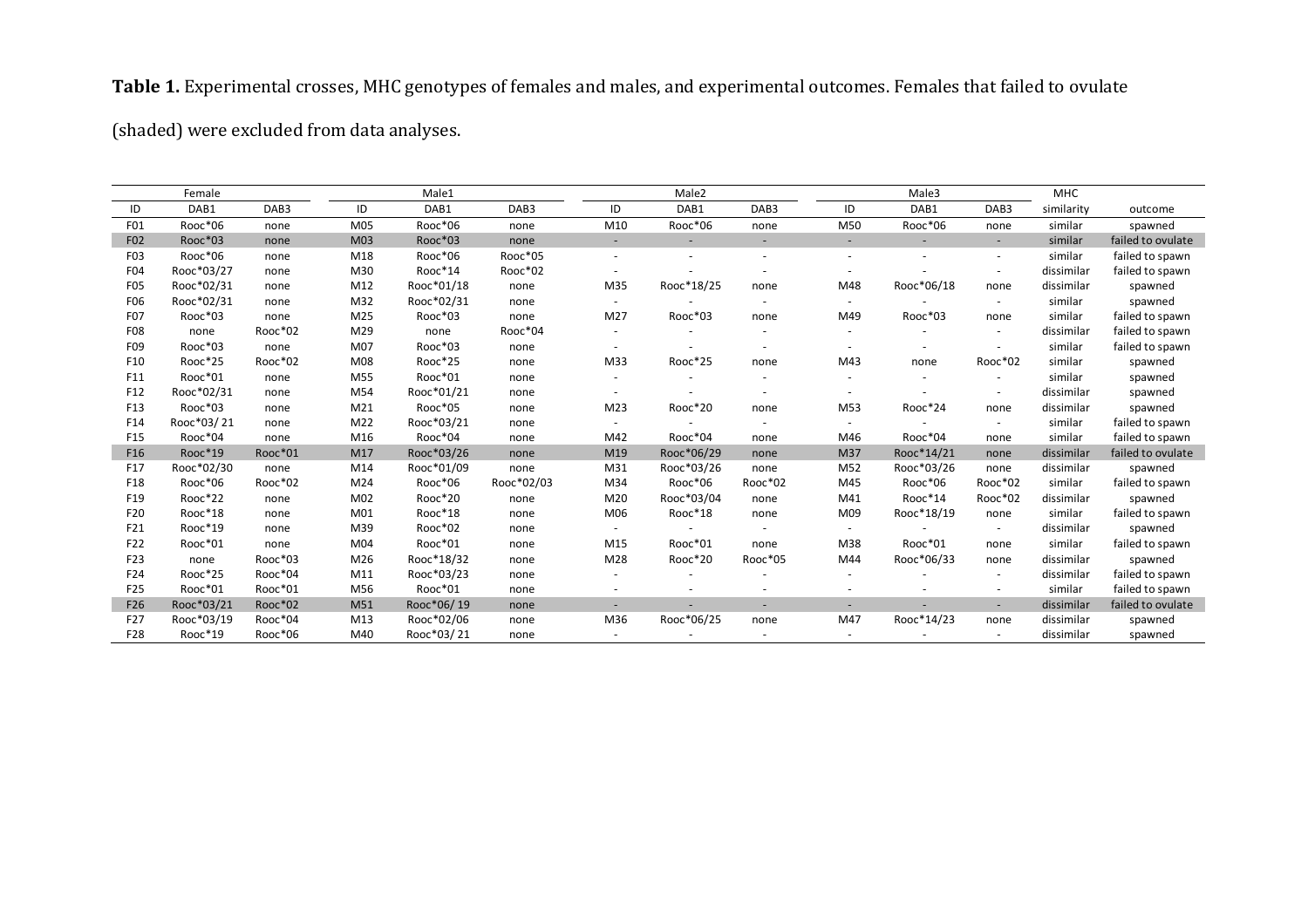**Table 2.** Posterior mean estimates for number of eggs spawned by female *R*. *ocellatus* as a function of sperm treatment, ejaculation frequency and female standard length (mm), modelled using a Poisson GLMM with individual females fitted as random intercepts. CrI is the 95% Bayesian credible interval. Credible intervals that do not contain zero in bold to indicate statistical importance.

| Model parameter                | Posterior mean | Lower Crl | <b>Upper Crl</b> |
|--------------------------------|----------------|-----------|------------------|
| Fixed intercept                | $-0.36$        | $-7.79$   | 4.08             |
| Treatment <sub>(control)</sub> | $-1.53$        | $-2.34$   | $-0.88$          |
| Ejaculation                    | 0.30           | 0.15      | 0.54             |
| Female length                  | 0.02           | $-0.08$   | 0.19             |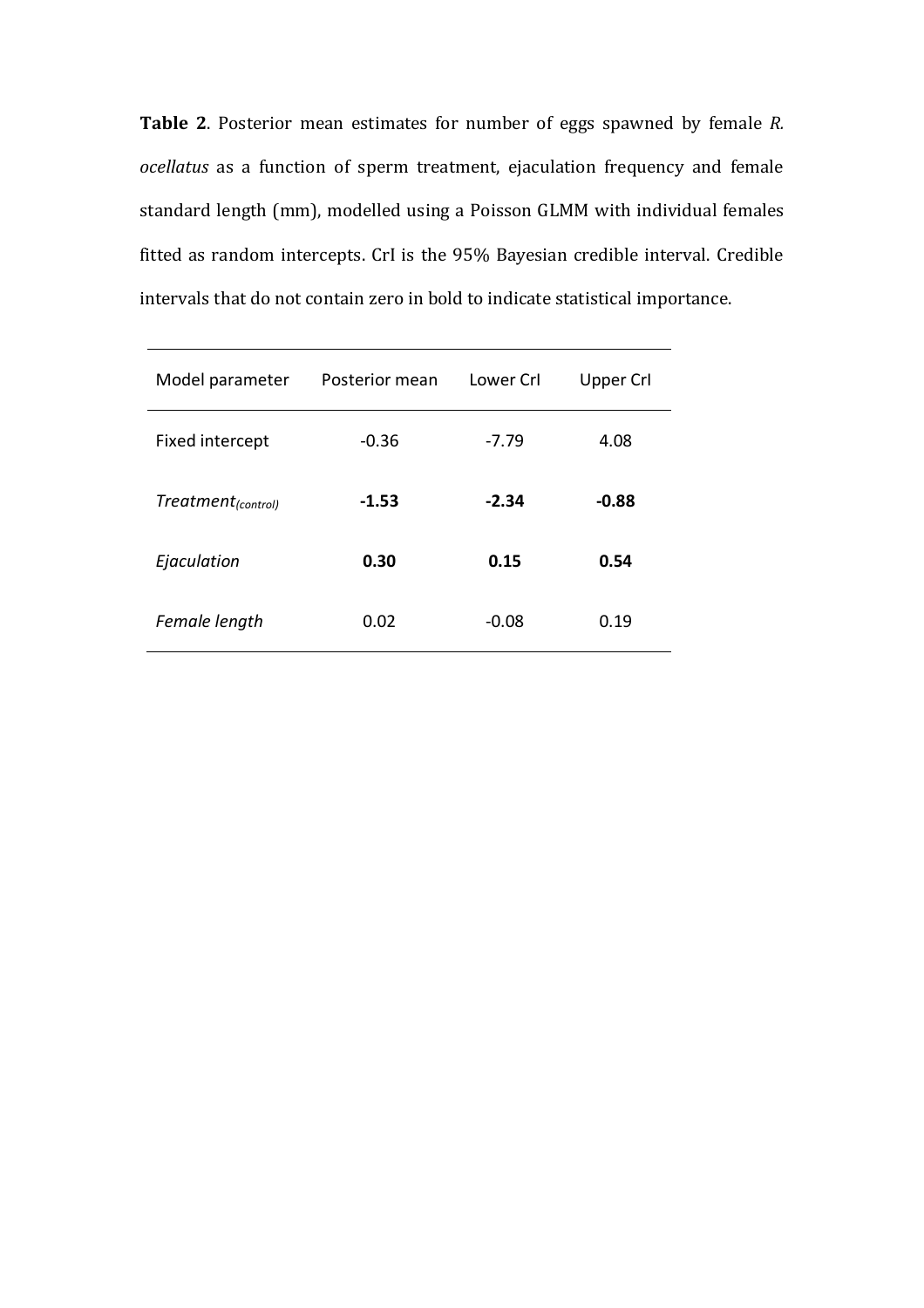**Table 3**. Posterior mean estimates for number of eggs spawned by female *R*. *ocellatus* as a function of MHC similarity, number of males, male courtship frequency and ejaculation frequency modelled using a zero-altered Poisson GLM. CrI is the 95% Bayesian credible interval. Credible intervals that do not contain zero in bold to indicate statistical importance.

| Model parameter          |                   | Occurrence model |              | Frequency model   |              |              |  |
|--------------------------|-------------------|------------------|--------------|-------------------|--------------|--------------|--|
| Model parameter          | Posterior<br>mean | Lower<br>Crl     | Upper<br>Crl | Posterior<br>mean | Lower<br>Crl | Upper<br>Crl |  |
| Fixed intercept          | $-0.88$           | $-3.36$          | 1.29         | 2.27              | 1.64         | 2.89         |  |
| Similarity(similar)      | $-4.09$           | $-8.14$          | $-1.02$      |                   |              |              |  |
| $Males_{(three)}$        |                   |                  |              | $-0.38$           | $-0.73$      | $-0.03$      |  |
| Courtship                |                   |                  |              | 0.04              | 0.01         | 0.07         |  |
| Ejaculation              | 1.54              | 0.48             | 2.97         | 0.07              | 0.01         | 0.13         |  |
| Similarity x Ejaculation | $-29.4$           | $-52.0$          | $-14.8$      |                   |              |              |  |